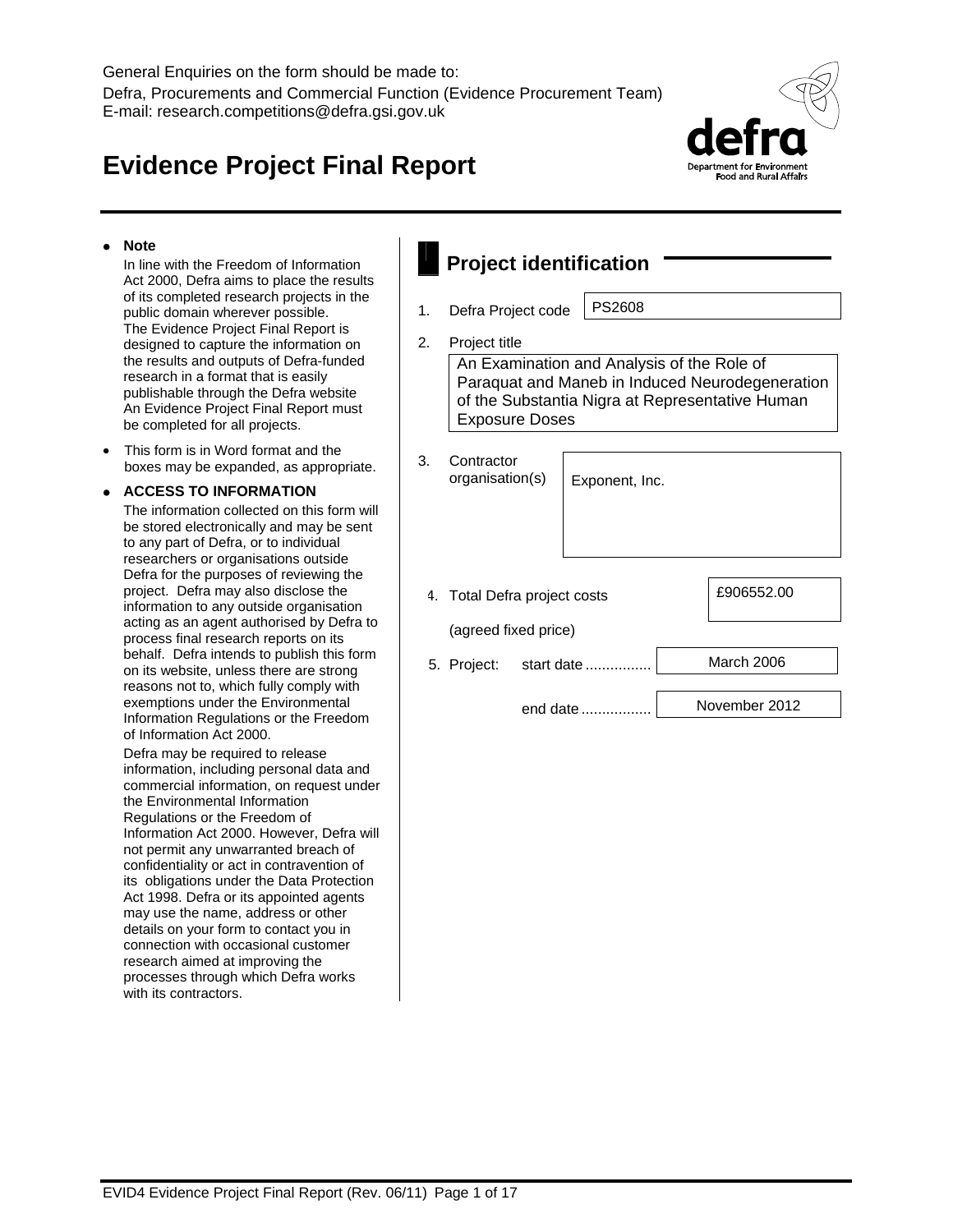6. It is Defra's intention to publish this form.

Please confirm your agreement to do so. .................................................................................... **YES X NO** 

(a) When preparing Evidence Project Final Reports contractors should bear in mind that Defra intends that they be made public. They should be written in a clear and concise manner and represent a full account of the research project which someone not closely associated with the project can follow. Defra recognises that in a small minority of cases there may be information, such as intellectual property or commercially confidential data, used in or generated by the research project, which should not be disclosed. In these cases, such information should be detailed in a separate annex (not to be published) so that the Evidence Project Final Report can be placed in the public domain. Where it is impossible to complete the Final Report without including references to any sensitive or confidential data, the information should be included and section (b) completed. NB: only in exceptional circumstances will Defra expect contractors to give a "No" answer. In all cases, reasons for withholding information must be fully in line with exemptions under the

Environmental Information Regulations or the Freedom of Information Act 2000.

(b) If you have answered NO, please explain why the Final report should not be released into public domain

# **Executive Summary**

7. The executive summary must not exceed 2 sides in total of A4 and should be understandable to the intelligent non-scientist. It should cover the main objectives, methods and findings of the research, together with any other significant events and options for new work.

**Objectives:** The aim of this project is to determine whether developmental and/or adult exposure to a combination of the pesticides paraquat (PQ) and maneb (MB) results in movement abnormalities and fewer tyrosine hydroxylase (TH) staining neurons within the substantia nigra (SN), a brain region that shows loss of TH+ neurons in human Parkinson's Disease. A proposed mouse model reported motor effects and fewer TH+ neurons in the SN after combined early postnatal (pup) exposure plus adult exposure to combined PQ and MB (Thiruchelvam *et al*. 2002). However, the dose administered in this previous study is close to the maximum tolerated dose, and much greater than human occupational exposures, so the relevance of that high dose to humans should be examined. Also, the mouse model protocol suggests evaluation at age 8 months when the mice are still young adults, whereas PD is a disease that appears most often in middle-aged or elderly people. The current two studies used the same animal model but extended the testing parameters to make the studies more relevant to humans: Study 1, modelling human exposure to paraquat with a physiologically based pharmacokinetic (PBPK) model, so that human-relevant doses could be determined; and Study 2, conducting a mouse study that incorporated functional activity testing, neuropathology, and stereology at 8 months and again at 16 months to determine whether any motor symptoms or neurotoxicity seen at 8 months progressed over time, consistent with a neurodegenerative disease process.

**Study 1, PBPK model**: Commercial Gramoxone, a PQ formulation, was spiked with radiolabelled PQ at a dose specific to the route of exposure, and tested for good detection in a pilot study. MB was administered using the formulation Hi-Yield. Intraperitoneal (i.p.) doses used technical compounds, not formulations, and the MB was administered in the 1:3 PQ:MB proportion used in the Thiruchelvam (2002) study on which the current in-life study protocol was based. Adults were 5 months old, and pups were 5 days old at dosing. The parameters for the PBPK model were taken from existing literature that describes adult mouse, juvenile mouse, and human physiological parameters (i.e., typical body weight, fraction of the body represented by the blood or brain, cardiac output, etc.). The PQ-specific parameters were measured, estimated from the data, or described in scientific literature (i.e., oral uptake rate, proportion of PQ that sequesters in blood or brain tissues *in vitro*, dermal permeability rate, tissue binding and release rates, urinary clearance, etc.). Altogether, the physiological parameters that affect distribution of a compound in the body and brain, and the parameters that describe the distribution of PQ in a mammalian body, were compiled into an equation, and the output of the equation was the model prediction for PQ distribution over time in an intact animal. This PBPK model was constructed using PQ parameters, and a duplicate set of data was taken using PQ+MB to determine whether the presence of MB changed the PQ kinetic parameters.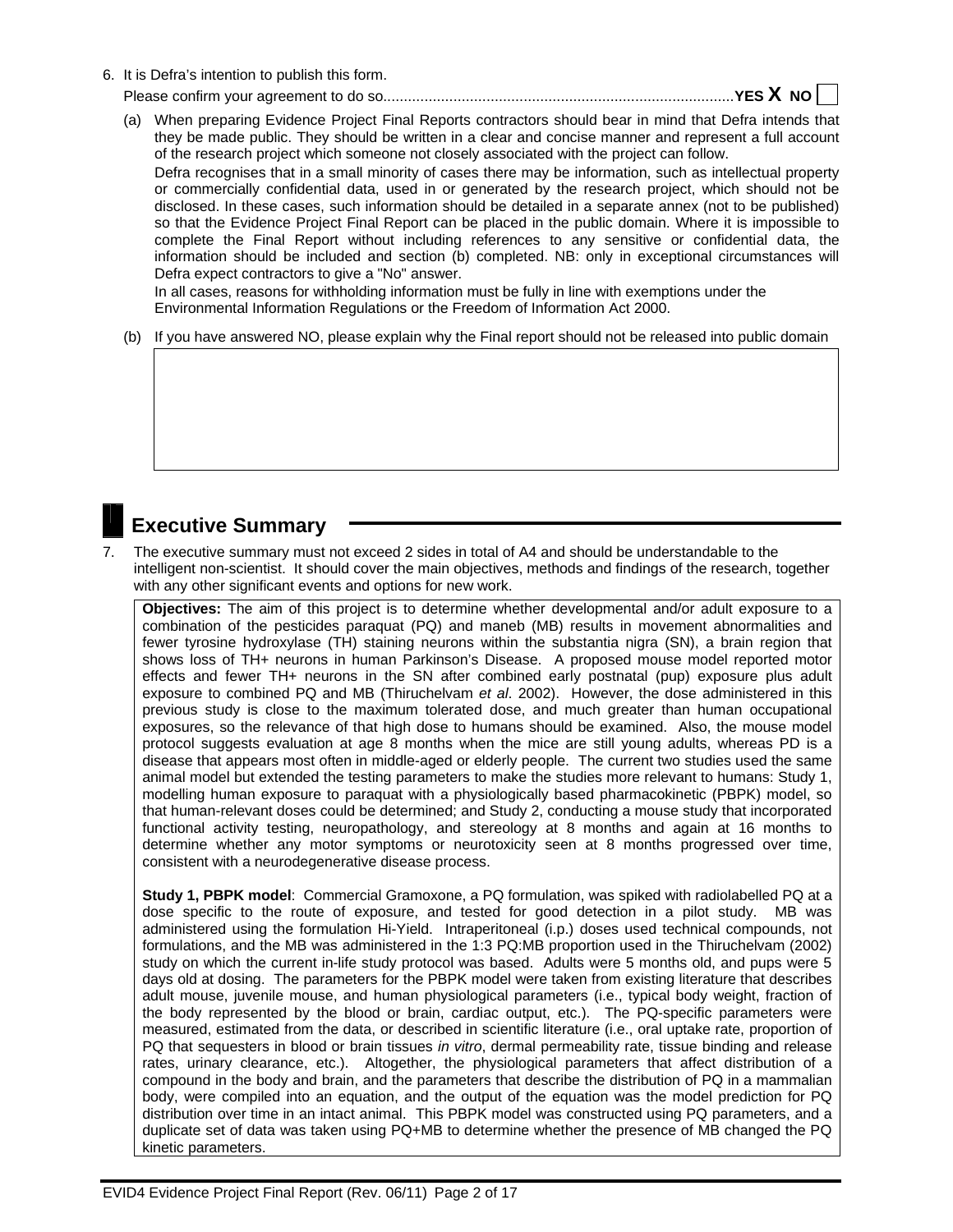At a designated time after dosing, the animals were sacrificed and the amount of PQ in blood and brain was measured. The results were then plotted on a graph that extended over 24 hours. Metrics that compared the time course for PQ alone, PQ+MB, and the PBPK model prediction, showed that MB did not affect the absorption, distribution, or excretion of PQ, and that the model generally predicted the PQ data measurements well. The model was therefore considered acceptable, and was used to calculate the brain dose that existing literature suggests was received by human field workers; the model was then used to back-extrapolate from that human dose to an equivalent mouse dose, and used in the following *in vivo* study.

**Study 2,** *in vivo* **mouse study**: This study was designed to examine long-lasting effects of combined PQ+MB exposure using a protocol of 10 mg/kg PQ + 30 mg/kg MB by i.p. injection in pups, adults, or both ages, sacrifice at 8 months of age, and examination of motor activity and TH+ neuron counts. This study also used a low dose calculated from the PBPK model to produce brain PQ concentrations similar to exposed human field workers wearing tropical clothing (T-shirt, shorts and sandals), and a middle dose calculated from the Pesticide Operator Exposure Model to be representative of professional formulations handled by workers without personal protective equipment. Additionally, one group of animals was scheduled for sacrifice at 16 months of age to determine if effects seen at 8 months progressed at 16 months, consistent with a disease model. Pups were given daily injections on postnatal days 5-19 (15 doses), and adults were dosed twice weekly between 6.5 and 7.5 months of age (7 doses). Animals were scored for their movement on an open platform, and tested for motor activity at 7.5 months of age, and three of four groups were sacrificed at 8 months of age. The old group was tested again at 15 months of age, then sacrificed at 16 months. Brains were examined for glial cell activation (GFAP staining), neuronal membrane degeneration (silver staining), and TH+ neuron counts in the SN using stereology.

The essential criterion for an animal model of PD is selective loss of dopaminergic neurons in the SN. The major findings of this study are related to the observed mortality in high-dose males during adult dosing, and a decrease of 17% and 20% in TH+ neurons of the SN in high- and mid-dose males, respectively, that had been treated both as pups and as adults, and sacrificed at 16 months of age (no effects were seen at 8 months). Although the main effect of treatment with PQ+MB in high-dose males was significant by ANOVA, the post-hoc dose group comparisons with the concurrent controls were not statistically significant. The main effect of dose was also not statistically significant when PND 4 body weight and litter size were used as co-variates in the ANOVA. In other words, when pre-dose pup body weights were included in the analysis as a covariate, the main effect of PQ+MB exposure on number of TH+ neurons for 16 month old males was no longer statistically significant. These study results are considered equivocal based on non-random pup allocation to the treatment groups, and high variability and coefficient of error in the stereology data. Males are clearly more sensitive to the effects of PQ+MB treatment than females in the indices examined, and the high dose was at or above the maximum tolerated dose based on mortality and lung pathology.

**Possibilities for further work** include following up on the observation of the speed and high proportion of dose that was detected in the brain after intranasal exposure during the PBPK model study, which was ten-fold higher than the model predicted based on systemic blood flow. The explanation for under prediction in a PBPK model is that there is a significant route of tissue exposure that is unknown to the model. In this case, we hypothesized an additional and unexpected route of exposure in the nose that delivered ten times as much PQ to the brain as the systemic blood circulation. This preliminary observation has implications for exposure of humans to any neuroactive or neurotoxic substances that deposit in the nasal cavity during inhalation, including but not limited to pesticides. Second, it will be important to repeat the *in vivo* study with 16 month old males to determine if the reduced number of TH+ neurons at the middle dose level is consistent. If so, there are implications at dose levels that are at the top range of human-relevant doses.

**Reference:** Thiruchelvam, M., E. K. Richfield, et al. (2002). "Developmental exposure to the pesticides paraquat and maneb and the Parkinson's disease phenotype." Neurotoxicology **23**(4-5): 621-633.



# **Project Report to Defra**

8. As a guide this report should be no longer than 20 sides of A4. This report is to provide Defra with details of the outputs of the research project for internal purposes; to meet the terms of the contract; and to allow Defra to publish details of the outputs to meet Environmental Information Regulation or Freedom of Information obligations. This short report to Defra does not preclude contractors from also seeking to publish a full, formal scientific report/paper in an appropriate scientific or other journal/publication. Indeed, Defra actively encourages such publications as part of the contract terms. The report to Defra should include: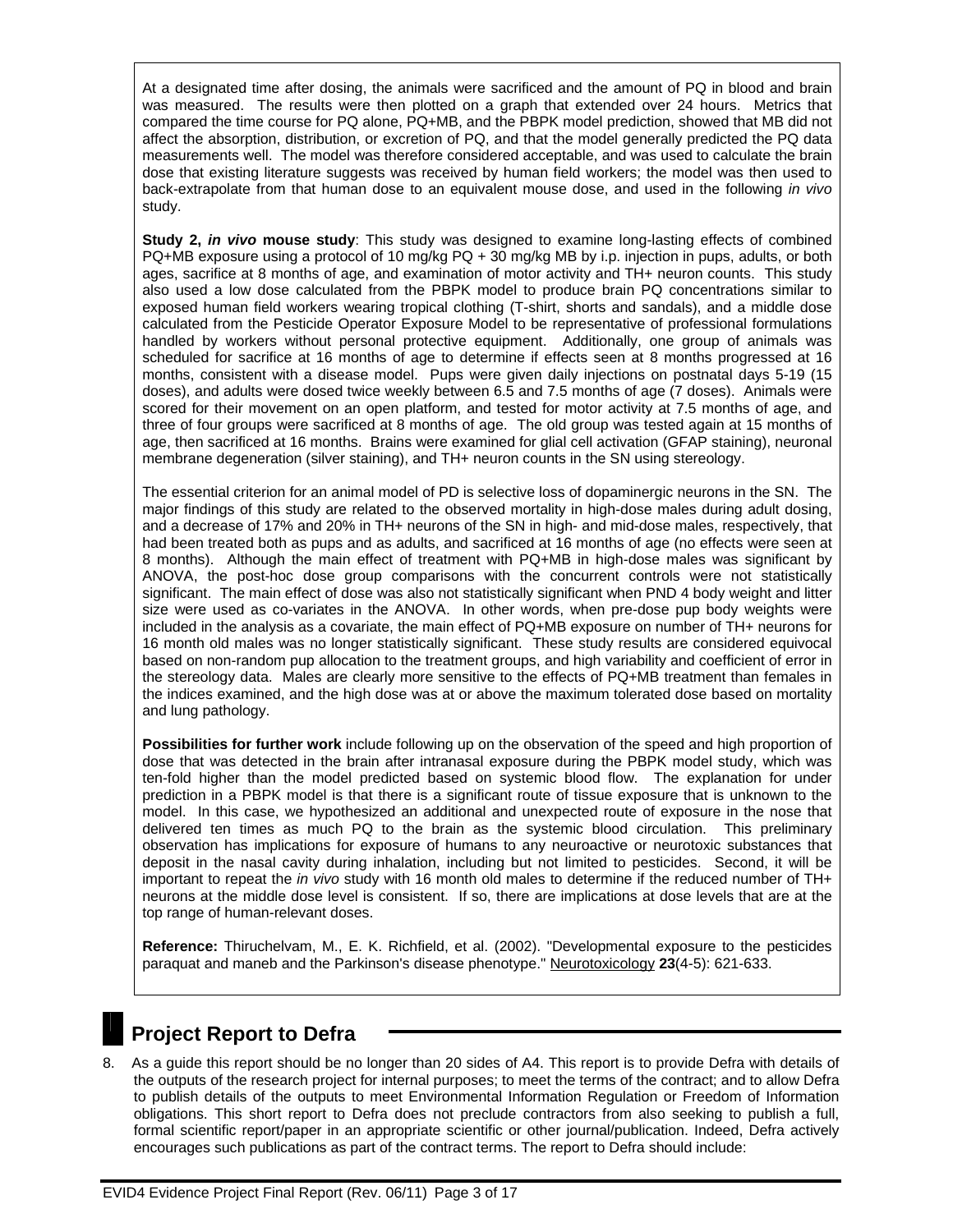- $\bullet$  the objectives as set out in the contract;
- the extent to which the objectives set out in the contract have been met;
- $\bullet$  details of methods used and the results obtained, including statistical analysis (if appropriate);
- a discussion of the results and their reliability;
- the main implications of the findings;
- possible future work; and
- any action resulting from the research (e.g. IP, Knowledge Exchange).

#### **Objectives**

The aim of the project is to determine whether developmental and/or adult exposure to a combination of paraquat (PQ) and maneb (MB) results in movement abnormalities and fewer tyrosine hydroxylase staining (TH+) neurons within the substantia nigra, a brain region that shows loss of TH+ neurons in human Parkinson's disease (PD). A proposed mouse model reports motor effects and fewer TH+ neurons in the substantia nigra after combined early postnatal exposure plus adult exposure to PQ and MB (Thiruchelvam *et al.* 2002). However, the dose administered in these previous studies is close to the maximum tolerated dose, and much greater than human occupational exposures, so the relevance of that high dose to humans should be examined. Also, the animal model protocol suggests evaluation at age 8 months when the mice are still young adults, whereas PD is a disease that appears most often in middle-aged or elderly people. The current two studies used the same animal model but extended the testing parameters to make the studies more relevant to humans: Study 1, modelling human exposure to paraquat with a physiologically based pharmacokinetic (PBPK) study, so that human-relevant doses could be determined; and Study 2, designing a mouse study that incorporated functional activity testing, neuropathology, and stereology at 8 months and again at 16 months to determine whether any motor symptoms or neurotoxicity seen at 8 months progressed over time, consistent with a neurodegenerative disease process.

**Notice:** the protocol for this mouse model was published by Mona Thiruchelvam and co-authors in a series of studies beginning in 2000. Since then, other authors have used components of the Thiruchelvam protocol for independent studies. However, in 2012, after completion of this present study, the U.S. Office of Research and Development announced that stereologic cell count experiments carried out between 2004 and 2006 at the University of Medicine and Dentistry of New Jersey by Dr. Thiruchelvam were fabricated using falsified methods [Federal Register, 2012, 77 [125]:38632–3]. The retraction by Dr. Thiruchelvam of two papers published in 2005 and a grant submitted in 2007 casts doubt on earlier work (e.g. Thiruchelvam *et al.* 2002) that was not investigated. This report fulfils Exponent's original agreement with UK DEFRA to compare results of our study with that of Thiruchelvam *et al*. (2002). However, this present study should be considered primarily as a standalone study, and caution should be used in placing too much emphasis on comparisons with Thiruchelvam *et al*. (2002). Other laboratories using different protocols but the same high dose of PQ (10 mg/kg-day) or PQ+MB (10 and 30 mg/kg-day, respectively) have reported decreases in TH+ cells in mice or rats (McCormack and Di Monte 2003; Cicchetti *et al.* 2005; McCormack *et al.* 2005; Saint-Pierre *et al.* 2006; Kachroo *et al.* 2010). Thus, there is a good scientific basis to study the potential effects of PQ+MB independent of the papers published by Dr. Thiruchelvam.

# **Study 1: Modelling Exposure**

# **Purpose**

This study was designed to generate data on which to fit a PBPK model of human field exposures to PQ, using the brain as the target organ. Because children may also be exposed to pesticides brought into the home by adults, neonatal and adult mice were both used in the modelling. Adult mice were given single doses of PQ according to the three routes of exposure that are relevant to human field conditions for pesticides (oral, dermal, and intranasal [corresponding to inhalation of large drops]), and additionally to the intraperitoneal (i.p.) route of exposure commonly used in controlled laboratory studies with mice. Post-natal day 5 (PND 5) mice were dosed by i.p. and oral routes only. A second set of animals was dosed concurrently with PQ+MB to evaluate whether the presence of MB changed the PQ kinetics, but those data were not used to fit the PBPK model. The validated PBPK model was then used to make predictions about the amount of PQ reaching the brain under different exposure routes, and could be used to extrapolate between routes of exposure and species. In this case, the model was used to determine the brain PQ concentration from a worst-case human dermal field exposure, then to extrapolate to the i.p. mouse dose that would produce the equivalent brain PQ concentration. The use of this PBPK model therefore predicted an injection dose in a mouse model that would produce approximately the same level of pesticide in the brain as the dermal exposures in human field workers described in the published literature. This use of the PBPK model is one approach to examining the relevance of animal PQ studies to human exposures.

#### **Introduction**

The publishedstudies showing neurodegeneration after exposure to pesticides are usually high-dose studies designed to examine a selective mechanism of action and pattern of response, or to show whether exposure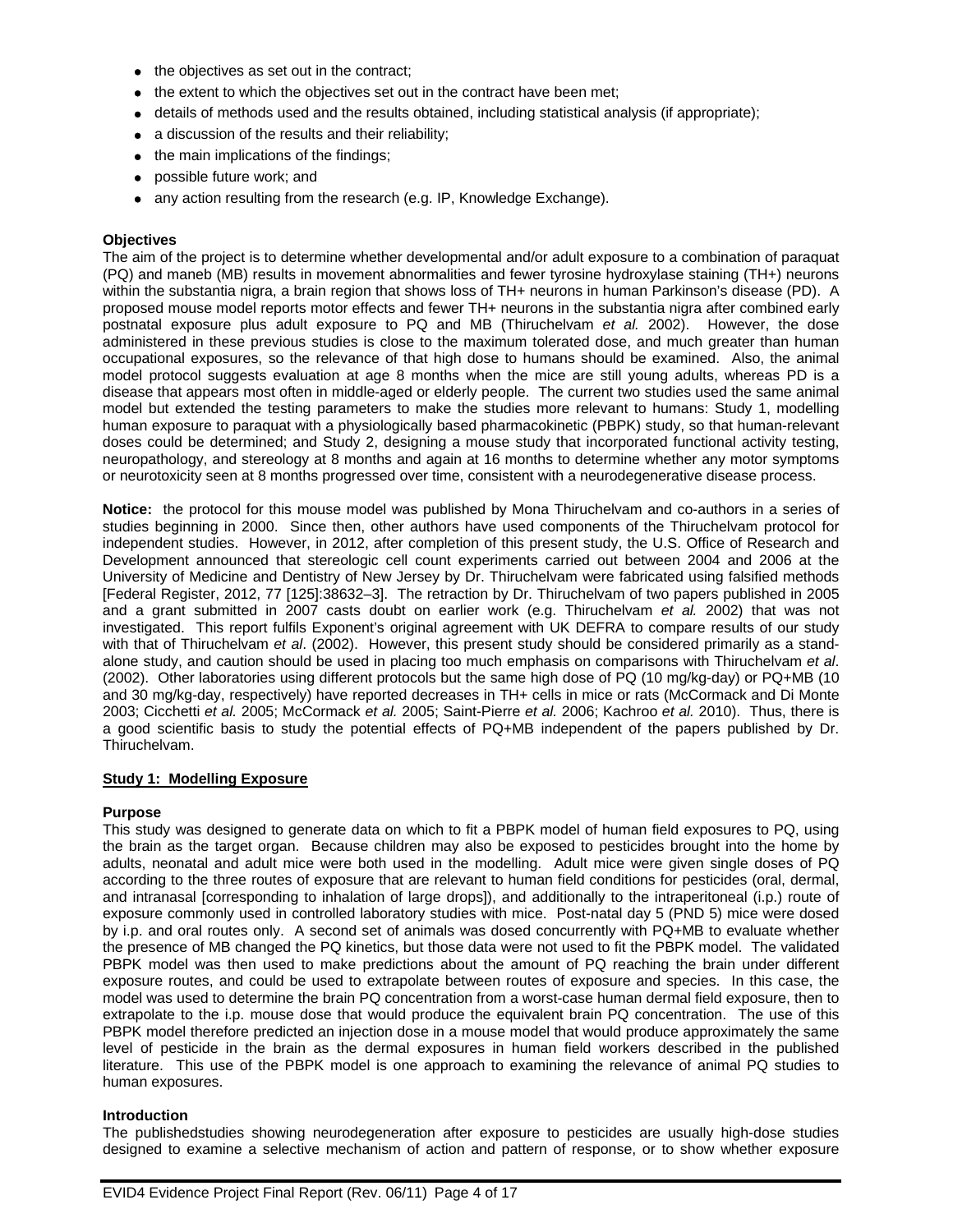creates an animal model of a disease. In their 2006 review of the studies examining a possible link between pesticides and PD (Brown *et al.* 2006), Brown and co-authors from the UK's Medical Research Council Institute for Environment and Health comment that they could not identify any study that administered pesticides at a level comparable to that experienced by pesticide users, or were relevant to routes of exposure experienced by pesticide users (oral, inhalation, or dermal exposure, as opposed to i.p. injection). Therefore, Brown *et al*. considered it difficult to interpret the relevance of high-dose animal studies for human levels of exposure.

Literature exists for human field exposure to PQ that helps our understanding of realistic human exposure levels. To compare human exposure to the results for PQ+MB i.p. exposure reported in the animal model literature, one available approach is to construct a PBPK model for PQ distribution in humans and in the laboratory species most often used for PD research, the C57Bl/6 mouse. PBPK models can be used to extrapolate doses across species and routes of exposure by creating a dosimeter for specific target tissue(s). The current study therefore evaluated the internal dose that reaches the brain using described routes of exposure that are relevant to humans or animal models, allowing estimation of equivalent doses. Male mice only were used to create the adult model, based on reported greater male susceptibility to PQ toxicity after adolescence (Cory-Slechta *et al.* 2005), but both male and female pups were used to create the model for PND 5 mice.

The physical and chemical properties of PQ, and fate and behaviour relevant to mammalian toxicology and the environment, are described in the European Union's "Review report for the active substance paraquat" (European Commission, 2003), in EPA's re-registration document for paraquat in 1997 (EPA 1997), and in the EPA's more recent risk assessment in 2006 (EPA 2006). PQ is not registered for residential use in Europe or the US, but mixers, loaders, and applicators have been exposed and monitored during agricultural use, and are therefore models for the higher end of the range of likely human exposure, as described in the public literature.

In Europe, the review report for the active substance MB indicates that current practices are protective of operators, workers, bystanders, and consumers (adults and toddlers) (European Commission 2005). MB was considered for 40 commercial uses at its EPA re-registration in 2005 (EPA 2005), although the EPA did not register MB for any residential use.

PQ and MB generally are not used simultaneously in time because of their different indications for use, although they can be used in overlapping geographic areas. Commercially, PQ is a broad-spectrum herbicide used to clear weeds or non-crop plant structures; for example, the practice of desiccating above-ground potato leaves before harvesting the below-ground tubers. MB is used to prevent fungal damage to crops in the field, and to protect harvested crops from deterioration during storage. Simultaneous exposure to both PQ and MB could be hypothesized from working at different job sites during a single day, or living in an area where both pesticides are in use; however, the likelihood of this occurrence was not evaluated in this study. The population with the greatest potential for exposure is pesticide applicators. A full applicator exposure assessment for Gramoxone, the field-strength formulation of PQ often used by professional applicators, was calculated by the UK Pesticide Safety Directorate, and is described in Directive 91/414/EEC, finalized in 2003 (Pesticides Safety Directorate 1996). The primary route of PQ exposure is dermal, based on deposition of pesticide droplets on the skin during spraying, or during mixing of concentrate. The EPA's 1997 Reregistration Eligibility Decision used dermal exposure exclusively to assess risk to PQ handlers. Dermal exposure was therefore considered the basis for extrapolation between human field applicator exposures and mouse i.p. injection doses in this PBPK model.

To further increase the applicability of this study to human-specific exposure conditions, the sources of the PQ and MB used in the PBPK model doses in the adult mice were common formulations used in the field. Commercial formulations include surfactants, stabilizers, and other ingredients that might affect the absorbance of PQ and MB across body surfaces, or might change the internal kinetics. However, the PQ and MB used for i.p. injections was the purified compound, because the route of exposure ensured that all of the compound passed body barriers.

This PBPK model focused on PQ parameters alone. A duplicate set of data was taken using PQ+MB to determine whether the presence of MB changed the PQ kinetic parameters. The MB was administered in the 1:3 PQ:MB proportion used by the Thiruchelvam (2002) study on which the current in-life study protocol was based.

# **Materials and Methods, PBPK Model**

The commercial PQ Gramoxone formulation was spiked with radiolabelled PQ at a dose specific to the route of exposure (target dose for adults was 10 mg/kg for i.p. and oral routes, 3 mg/kg for intranasal, and 40 mg/kg for dermal, and the target dose for pups was 0.3 mg/kg for both oral and i.p. routes based on good detection at those levels in pilot studies). The formulation of MB was Hi-Yield. Both compounds were dissolved in sterile water for dermal, oral, and intranasal exposure routes. Both compounds were dissolved in isotonic saline for the i.p. exposure route.

Pups were born on site for the study of kinetics in early postnatal animals, and dosed at PND5. The adult males were dosed at 5 months of age, and were chosen because the growth curve has levelled off and the animals are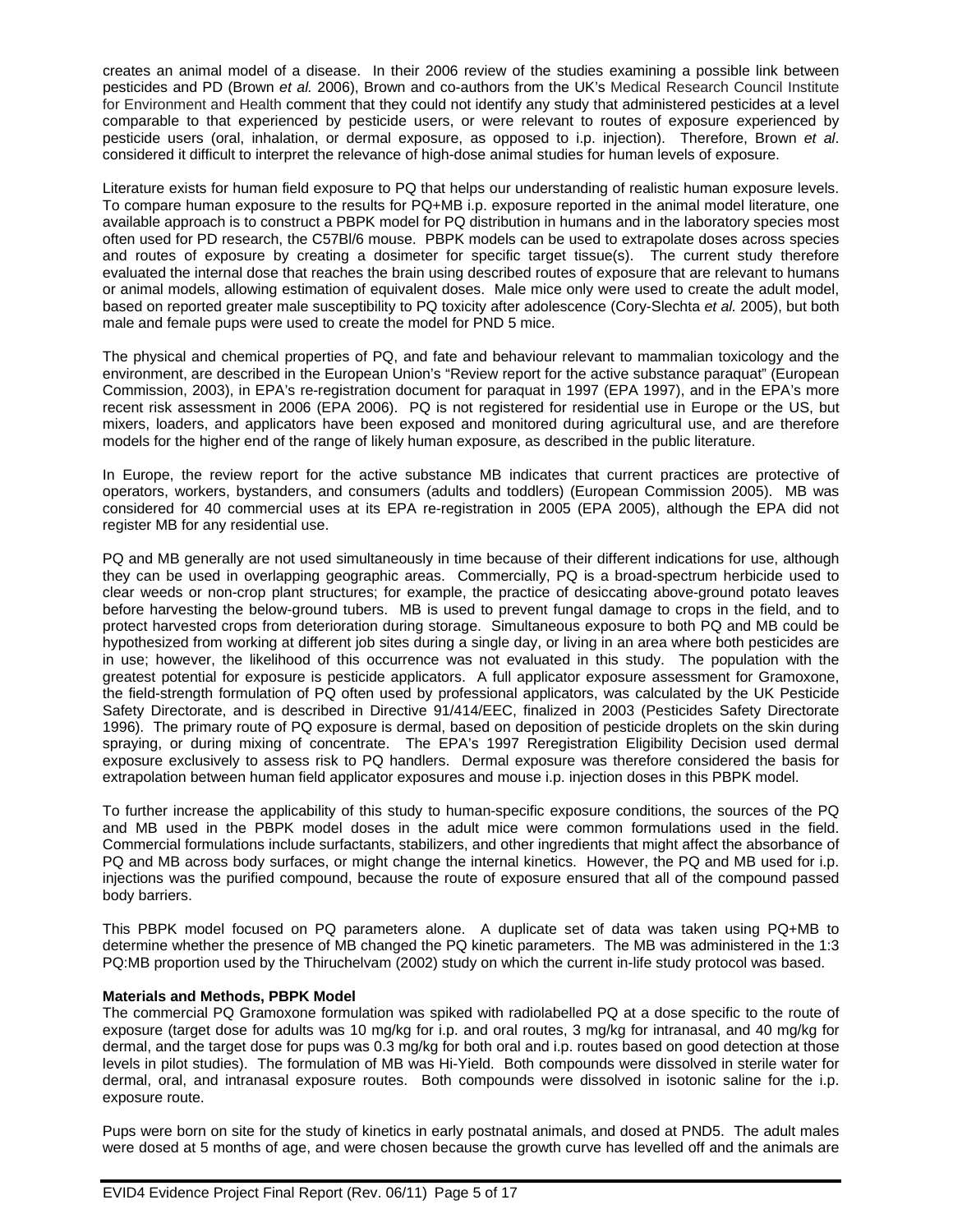physiologically mature. Pups were dosed only by oral and i.p. routes to model the expected human exposure (oral) and compare to the experimental exposure typical of animal models (i.p.). Adults were dosed by the expected human exposure routes (dermal, oral, and intranasal) for comparison with i.p. exposure.

After dosing, the animals were sacrificed by an overdose of anaesthesia at a specified time to create a 24-hour time course. Three animals were used for each time point to determine the reliability and variability of data at that time point. After sacrifice, blood and brain samples were taken and measured for PQ radioactivity. Additionally, the lungs were removed and analyzed in animals treated by intranasal and i.p. exposure to determine whether intranasal exposure increased PQ in the lungs; lungs are a known target tissue for PQ toxicity.

The parameters for the PBPK model were taken from existing literature that describes adult mouse, juvenile mouse, and human physiologic parameters (i.e., typical body weight, fraction of the body represented by the blood or brain, cardiac output, etc.). The PQ-specific parameters were measured, estimated from the data, or described in scientific literature (i.e., oral uptake rate, proportion of PQ that sequesters in blood or brain tissues *in vitro*, dermal permeability rate, tissue binding and release rates, urinary clearance, etc.). Altogether, the physiologic parameters that affect distribution of a compound in the body and brain, and the parameters that describe the distribution of PQ in a mammalian body, were compiled into an equation, and the output of the equation was the model prediction for PQ distribution over time in an intact animal.

The strength of a model is judged by how well the prediction matches actual data. To determine how well the PBPK model predictions fit the data generated in the current study, the area under the curve (AUC) was used as the most biologically relevant metric. The AUC describes the rise and fall of PQ concentration in the blood or brain over time, and allows statistical analysis of individual time points using t-tests, or analysis of the entire AUC using analysis of variance. All calculations were done using *Mathematica* 8.0 and related *RiskQ* software.

#### **Results, Data, and PBPK Model Fit**

After verifying that the correct dose was administered, the amounts of PQ recovered from the blood, brain, and lung (when applicable) were plotted, and various kinetic parameters were calculated. Below is an example of the 24-hour time course of PQ and PQ+MB in the blood and brain of an adult male mouse after oral administration.



Figure 1. Adult pharmacokinetics of PQ in brain following an oral dose of 10 mg/kg. The model slightly overpredicts the initial peak of the data, but is generally consistent with both the shape and magnitude of the data. There is no significant effect of MB on PQ absorption; the 24-hour AUC for PQ-only is  $0.645 \mu$ g-h/g, for PQ+MB is 0.653  $\mu$ g-h/g, and for the model is 0.625  $\mu$ g-h/g. N=3 for each time point.

In these figures, each circle or square represents the average of three measurements, and the vertical bar attached to the circle or square represents the amount of spread between the three measurements. The PBPK model prediction for PQ is drawn as a solid black line. In the left figure, the model predicts the rise of the blood PQ concentration well, and predicts a low level of PQ remaining at 24 hours, consistent with the PQ data. When the AUCs are calculated, the PQ-only AUC is 1.13  $\mu$ g-hr/g tissue, the PQ+MB AUC is 1.52  $\mu$ g-hr/g tissue, and the model predicts 1.14 µg-hr/g tissue for PQ only. These three AUCs are not different by statistical analysis, indicating that MB did not change the absorbance, distribution, and elimination of PQ in the blood over 24 hours, and that the PBPK model parameters correctly described the kinetics of PQ in the blood after oral exposure. In the right figure, the model again predicts the rise and fall of PQ concentration in the brain well, and agrees with the data that there is some residual amount of PQ in the tissue at 24 hours. The 24-hour AUC for the PQ-only data is 0.645  $\mu$ g-hr/g, for PQ+MB is 0.653  $\mu$ g-hr/g, and for the model is 0.625  $\mu$ g-hr/g; there is no statistical difference between these numbers, showing no difference in PQ concentration with and without the presence of MB, and a good fit for the PBPK model. Figure 1. Addit pharmachineties of PQ in brain following an oral does of 10 mins of the there is a statistically every redicts the initial peak of the data, but is generally consistent with both the shape and magnitude of

Similar graphs and calculations were derived for blood and brain in adults after dermal, i.p., or intranasal exposure, for lung in adults after i.p. and intranasal dosing, and in PND5 pups after oral or i.p. dosing. In blood,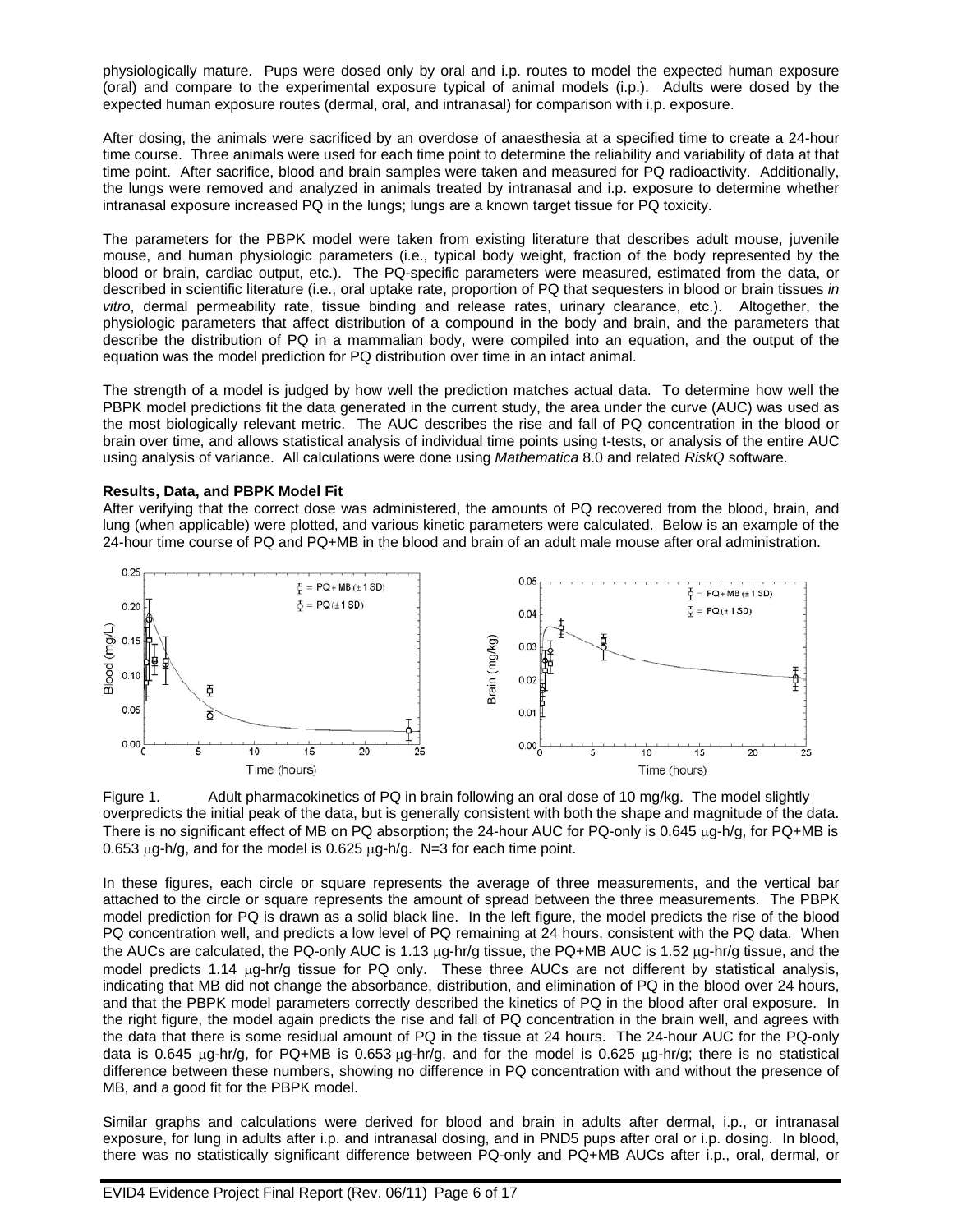intranasal dosing in adults, or after i.p. or oral dosing in PND5 pups. This indicates that MB did not effectively increase PQ concentration in the blood or brain during concurrent exposure of the two pesticides, and that any MB effect would therefore be based on a different mechanism. Also in brain, there was no effect of MB on PQ concentration after i.p., oral, dermal, or intranasal administration, or after oral or i.p. dosing in PND5 pups.

The route of exposure most relevant to humans is dermal, based on contact between exposed skin and pesticide droplets during mixing or field application. The dermal data showed the most variability, probably because the skin is both a barrier to entry and a reservoir for prolonged entry into the bloodstream. The data in the dermal adult group were variable both in determination of the curve describing blood concentration, and in the spread between individual animals at each time point. A pilot study showed that dermal exposure in adults was not well described by a 24-hour curve, so additional animals were included in the main study to allow samples to be taken for up to 72 hours. At 36 hours, the blood PQ concentration was less than at 24 hours, but clinical signs of hypoactivity were seen in the animals, and two died. At 48 hours, all animals were sacrificed because they showed signs of distress, and the blood PQ concentration was higher than had been seen at 24 hours. This demonstrates that the dermal exposure curve is complex, and suggests that PQ may be released from the skin into the bloodstream well past the time of exposure unless it is removed. The PBPK model described the 24-hour kinetics well, but did not model the later kinetics well. The assumption used by the model was that a worker exposed to pesticides would wash the skin thoroughly at the end of the day and would therefore remove a possible skin reservoir of pesticide.

Intranasal exposure is not commonly used for PBPK modelling, so the parameters used were not well established and should be validated further. The nasal mucosa is highly vascularised, so penetration of pesticide was expected to be fast; intranasal exposure was therefore modelled as a "slow" component that passed the nasal epithelial barrier following the parameters of dermal absorption, and a "fast" component that entered the circulation directly from the nasal cavity. Adding a "fast" parameter to the model was necessary, because the blood concentration peaked at 15 minutes post-dosing, similar to a direct systemic injection. The PBPK model predicted the AUC relatively well, but because a high peak dose can result in acute toxicity not described by a cumulative measure like AUC, maximum concentration ( $C_{\text{max}}$ ) and time to reach maximum concentration ( $T_{\text{max}}$ ) were also calculated for comparison across routes of exposure. The following table of calculations from the brain data shows that PQ that contacts the body surface at the nasal cavity, as could happen if pesticide droplets were inhaled, results in the greatest proportion of compound reaching the brain, and that proportionally, oral exposure results in the least amount of PQ reaching the brain.

|                                                     |                | Dermal<br>(40 mg/kg) |                       | Intranasal<br>(3 mg/kg) | Intraperitoneal<br>(10 mg/kg) |               | Oral<br>(10 mg/kg)    |               |
|-----------------------------------------------------|----------------|----------------------|-----------------------|-------------------------|-------------------------------|---------------|-----------------------|---------------|
| Parameter                                           | Minus<br>maneb | Plus<br>maneb        | <b>Minus</b><br>maneb | Plus<br>maneb           | <b>Minus</b><br>maneb         | Plus<br>maneb | <b>Minus</b><br>maneb | Plus<br>maneb |
| $C_{\text{max}}$ (µg/g)                             | 0.479          | 0.573                | 1.33                  | 3.28                    | 0.298                         | 0.410         | 0.036                 | 0.036         |
| $T_{\text{max}}$ (h)                                | 4              | $\overline{4}$       | 1                     | 2                       | 0.25                          | 0.25          | 2                     | 2             |
| AUC br<br>$(24-hr \text{ data})$<br>(mg.h/L)        | 6.26<br>1.08   | 6.77<br>1.37         | 23.4<br>4.33          | 36.8<br>32.7            | 4.03<br>0.82                  | 4.64<br>0.31  | 0.64<br>0.05          | 0.65<br>0.02  |
| <b>AUCBR</b><br>$(24-hr \text{ model})$<br>(mg.h/L) | 4.39           |                      | 24.8                  |                         | 3.98                          |               | 0.625                 |               |

# **Adult brain PK parameters\***

\*Note that these numbers are based on mg/kg dosed for each route of exposure and are not standardized for direct comparison in this table.

In the studies with PND5 pups, the presence of MB again did not affect PQ concentration in blood or brain, and the PBPK model predictions were not statistically different from the data. However, the kinetic parameters differed between pups and adults (data not shown). To determine whether pups receive a greater proportional dose to the brain than adults, the percent of dose that reaches the brain was calculated for adults and pups for the routes tested at each age.

# **Percent dose reaching the brain across different routes and ages**

|     | Dermal |       | Intranasal |       | Intraperitoneal |       | Oral  |       |
|-----|--------|-------|------------|-------|-----------------|-------|-------|-------|
| Age | Minus  | Plus  | Minus      | Plus  | Minus           | Plus  | Minus | Plus  |
|     | maneb  | maneb | maneb      | maneb | maneb           | maneb | maneb | maneb |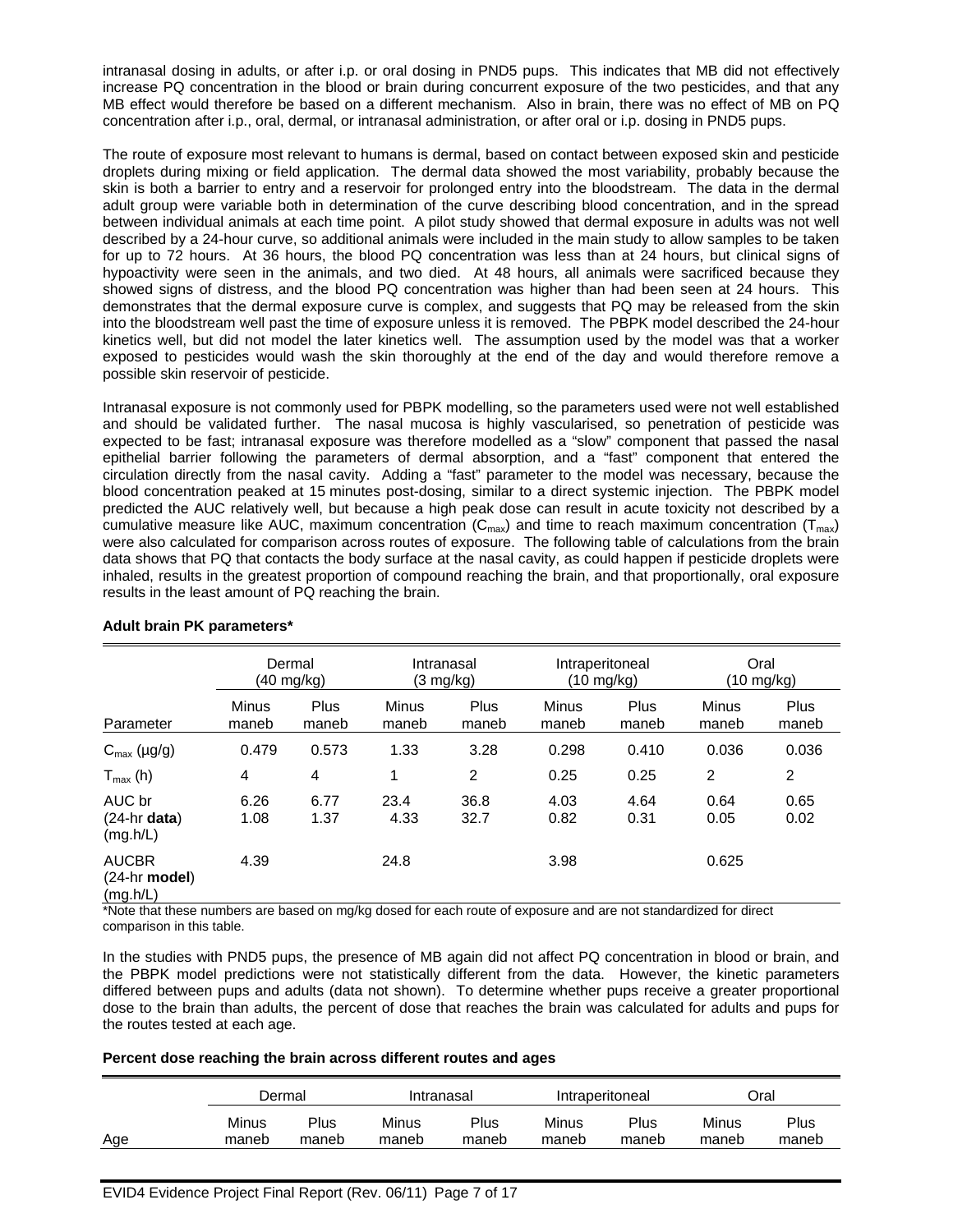| PND <sub>5</sub> | $\sim$ | $\sim$ | $\sim$ $\sim$ | 0.982%                                              | 0.882%  0.403% | 0.622% |
|------------------|--------|--------|---------------|-----------------------------------------------------|----------------|--------|
| Adult            | 0.011% |        |               | $0.828\%$ $0.027\%$ $0.031\%$ $0.0044\%$ $0.0044\%$ |                |        |

The greater amount of the dose that reaches the brain in pups by both i.p. and oral routes indicates that the blood/brain barrier and the gut are different in PND5 mouse pups than in adults, and therefore, that developmental stage should be considered when estimating the brain dose of PQ.

#### **PBPK Model Provides Human-Equivalent Dose for** *In Vivo* **Mouse Study**

The PBPK model created in this study is predictive of the blood and brain concentration of PQ in adult mice after oral, dermal, intranasal, and i.p. injection (the model parameters are not included here due to limited space, but a full report has been submitted to the sponsoring DEFRA office). Human parameters derived from the literature can be substituted into the validated PBPK model and were assumed to be predictive in humans. The PBPK model was then used to calculate how much PQ would penetrate into the blood from a single dermal dose to a field worker based on three criteria: 1) a tropical climate scenario for exposed skin (short-sleeved shirt, short trousers, and open shoes; no hat, face mask, or gloves for protection), 2) a 6-hour dermal exposure time after which the worker washes pesticide residue from the skin, and 3) exposure to field-strength Gramoxone (2 g PQ/L). From the human dermal dose, the PBPK model was used to calculate an AUC for human brain exposure. Then, using the PBPK model with mouse parameters, the human brain AUC was back-calculated to find the i.p. dose that would produce the same brain AUC in mice. The PBPK model calculated that  $8.6\times10^{-5}$  mg/kg PQ injected into an adult mouse would produce the same brain AUC as a human field worker whose head, arms, and legs were fully exposed to field-strength Gramoxone for 6 hours. The PBPK model therefore provided a humanrelevant dose that could be tested in a described mouse model of PD.

#### **Study 2:** *In Vivo* **PQ+MB Mouse Study**

#### **Purpose**

This study was designed to examine long-lasting effects of combined PQ and MB exposure in a previously described protocol for a proposed animal model of PD (Thiruchelvam 2002). In the original protocol, there was one treatment dose of 10 mg/kg PQ + 30 mg/kg MB, the combination was administered to three groups of mice (pups, adults, or both ages), and the animals were sacrificed at 8 months of age. The study reported decreased motor activity and a selective decrease in the number of tyrosine hydroxylase-staining neurons (TH+, a marker for dopamine) in the substantia nigra pars compacta (SNpc), the brain nucleus that shows a decrease in TH+ staining of neurons in PD. In the current study, the highest of three doses was the same as the Thiruchelvam *et al*. (2002) study, and two lower doses were derived from human-relevant exposure models. To provide additional human relevance in the current study, a fourth group of animals—including males and females, all dose groups, treated both as pups and adults—was maintained for an additional 8 months and sacrificed at 16 months of age, to provide information on appearance or progression of treatment effects with aging. Standard study observations such as body weight, food intake, clinical signs and mortality, and gross pathology of all animals were recorded. Neurobehavioral effects were evaluated with automated motor activity testing and a functional observational battery in an arena. Neurotoxicity was evaluated using serial brain sections stained for activated glial cells (GFAP) or degenerating neuronal membranes (silver stain), and by counting TH+ staining neurons in the substantia nigra (SN) brain region using stereology.

# **Materials and Methods**

All chemicals were technical grade, and were diluted into sterile saline.

These studies were carried out by laboratories that specialized in animal care and testing, histology, and stereology. Evaluations were carried out by trained personnel without knowledge of the treatment level.

There were three dose levels for animals treated with PQ+MB, and an equivalent group served as control and was dosed only with the saline vehicle. The high dose in adult mice was 10 mg/kg PQ, the dose most widely used in the literature, and reported by various groups to cause motor effects and changes in brain chemistry and pathology in rodents. In pups, the high dose was 0.3 mg/kg PQ, consistent with Thiruchelvam *et al*. (2002). The middle dose was calculated from the United Kingdom's Predictive Operator Exposure Model (UK POEM), now updated as the EUROPOEM, that uses representative professional formulations (not home-use formulations), lack of personal protective equipment, and measured exposure data, to estimate maximum exposure to a pesticide worker. The UK POEM estimated possible worker exposure to be 0.055 mg/kg-day. A ten-fold multiplier was added, and the middle dose was set in adults at 0.6 mg/kg, approximately an order of magnitude lower than the high dose. In pups, the middle dose was 0.06 mg/kg, ten-fold less than the adult dose. The low dose was set from the PBPK model, which calculated that  $8.6 \times 10^{-5}$  mg/kg PQ would produce brain exposure in a mouse approximately equivalent to brain exposure in a highly exposed human field pesticide applicator. Similar to the middle dose, a ten-fold magnifier was used to create the adult dose of  $7\times10^{-4}$  mg/kg in the study. Because the adult dose was quite low, the pup dose was the same as the adult dose. For context of these doses with current regulatory guidelines for allowable PQ exposure in the general population, the low dose is within an order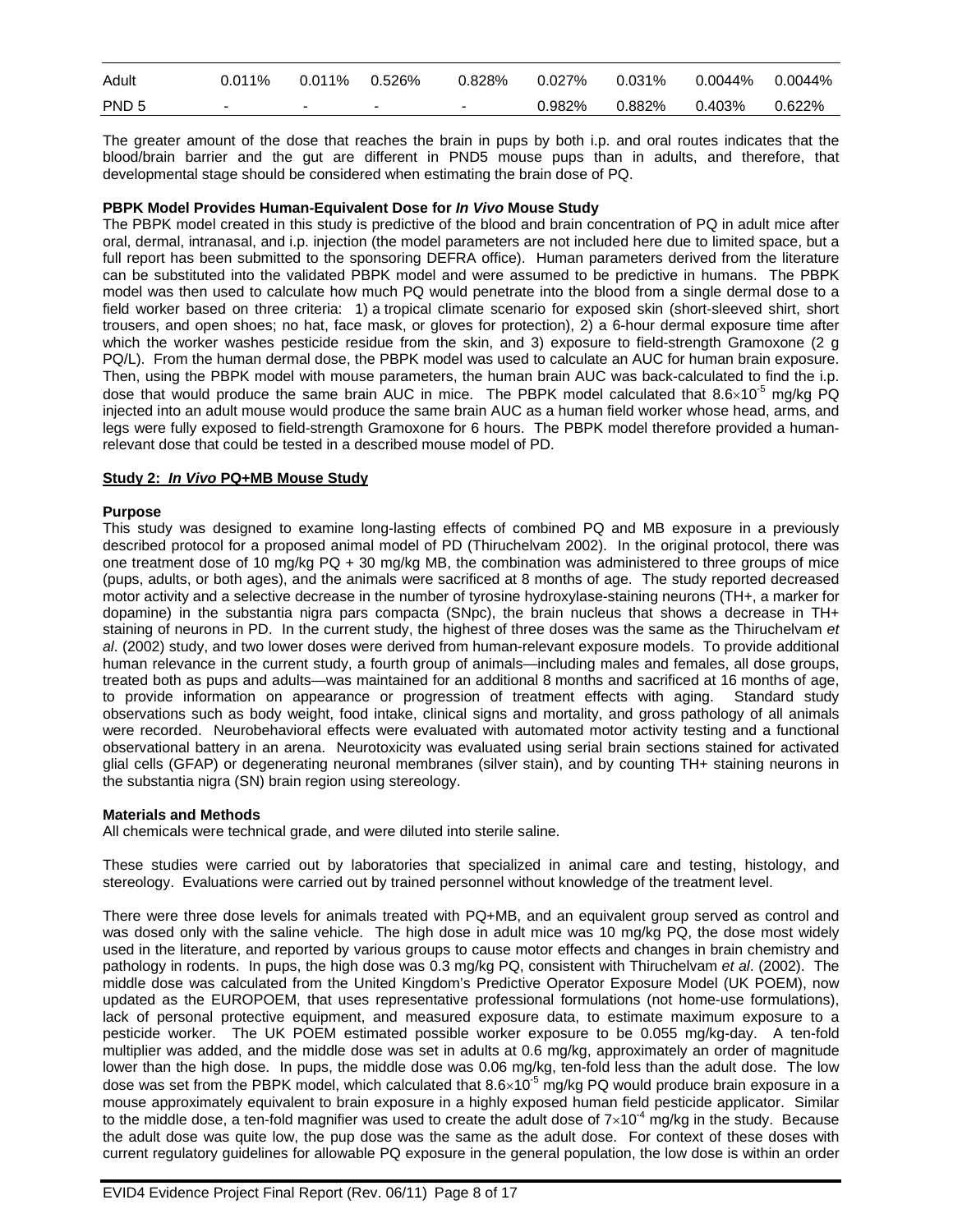of magnitude of the FAO/WHO acceptable daily intake of  $5\times10^{-3}$  mg/kg (WHO 2003), the EU Acceptable Operator Exposure Level of  $5\times10^{-4}$  mg/kg (European Commission Health and Consumer European Commission 2003), and the EPA's RfD of  $4.5\times10^{-3}$  mg/kg/day (EPA 1997).

MB was combined with PQ in a 3:1 ratio to maintain the proportion used by the Thiruchelvam *et al* 2002 study.

| Treatment<br>Group |          | <b>Pre-Weaning Treatment</b> | <b>Adult Treatment</b> | Termination                  |                        |
|--------------------|----------|------------------------------|------------------------|------------------------------|------------------------|
|                    | Days     | Injections                   | Weeks                  | Injections                   | (Week/month of<br>age) |
| A                  | $5 - 19$ | Daily<br>$(15$ in total)     | $28 - 31$              | Twice weekly<br>(7 in total) | 70/16                  |
| B                  | $5 - 19$ | Daily<br>$(15$ in total)     | $28 - 31$              | Twice weekly<br>(7 in total) | 33/8                   |
| С                  | $5 - 19$ | Daily<br>(15 in total)       |                        |                              | 33/8                   |
| D                  |          |                              | 28-31                  | Twice weekly<br>(5 in total) | 33/8                   |

# **Treatment schedules<sup>a</sup>**

<sup>a</sup> Changes in treatment schedules are described in the methods section

All study animals were maintained in a manner consistent with the United Kingdom's Scientific Procedures Act (1986). Ninety-nine mated female C57Bl/6J Crl mice of proven fertility were obtained, timed for receipt at 10–15 days' gestation. The animals arrived in four shipments spaced one week apart, to stagger dosing of the pups and testing of the pups as adults. The dams littered on site, and all pups within a litter received the same dose prior to weaning. At weaning, the pups were randomly assigned to one of three treatment schedules (A, B, or C) based on maintaining equal numbers of pups in all treatments as much as possible. Animals for treatment group D were brought on site at postnatal day 22 (PND 22). There were 12 pups per sex per dose per treatment group, derived from different litters, as much as possible. Overall, 9–12 litters were included in each group. The litter of origin was tracked for each animal, to ensure that litter could be included in the statistical analysis, as is standard for developmental neurotoxicity studies submitted for regulatory review.

# **Study Design**

Animals from each treatment group were dosed as shown above. At week 32, all animals were evaluated for movement parameters using a standard functional observational battery (FOB) and an automated motor activity cage. Treatment groups B, C, and D were sacrificed at 33 weeks of age (8 months) similar to the protocol used by Thiruchelvam *et al*. (2002). Treatment group A was evaluated again at 62 weeks of age before sacrifice at week 70 (16 months).

One significant alteration of the study design was made. During the adult dosing period, 11 of the 12 high-dose males in treatment group D died or were sacrificed for humane reasons. Therefore, the dose level for all highdose animals was halved after 2 or 3 doses. As a consequence of the deaths of the high-dose males from treatment D, there was concern about high-dose animals from treatment A surviving until the scheduled termination at 16 months. Therefore, some control animals originally assigned to treatment schedules B and C were allocated to treatment A, to have additional concurrent controls available in case high-dose animals became debilitated and had to be sacrificed earlier than the mid-dose and low-dose animals at the scheduled 16-month sacrifice time. This was allowable because, up to the point of sacrifice, controls from all treatment groups were treated similarly.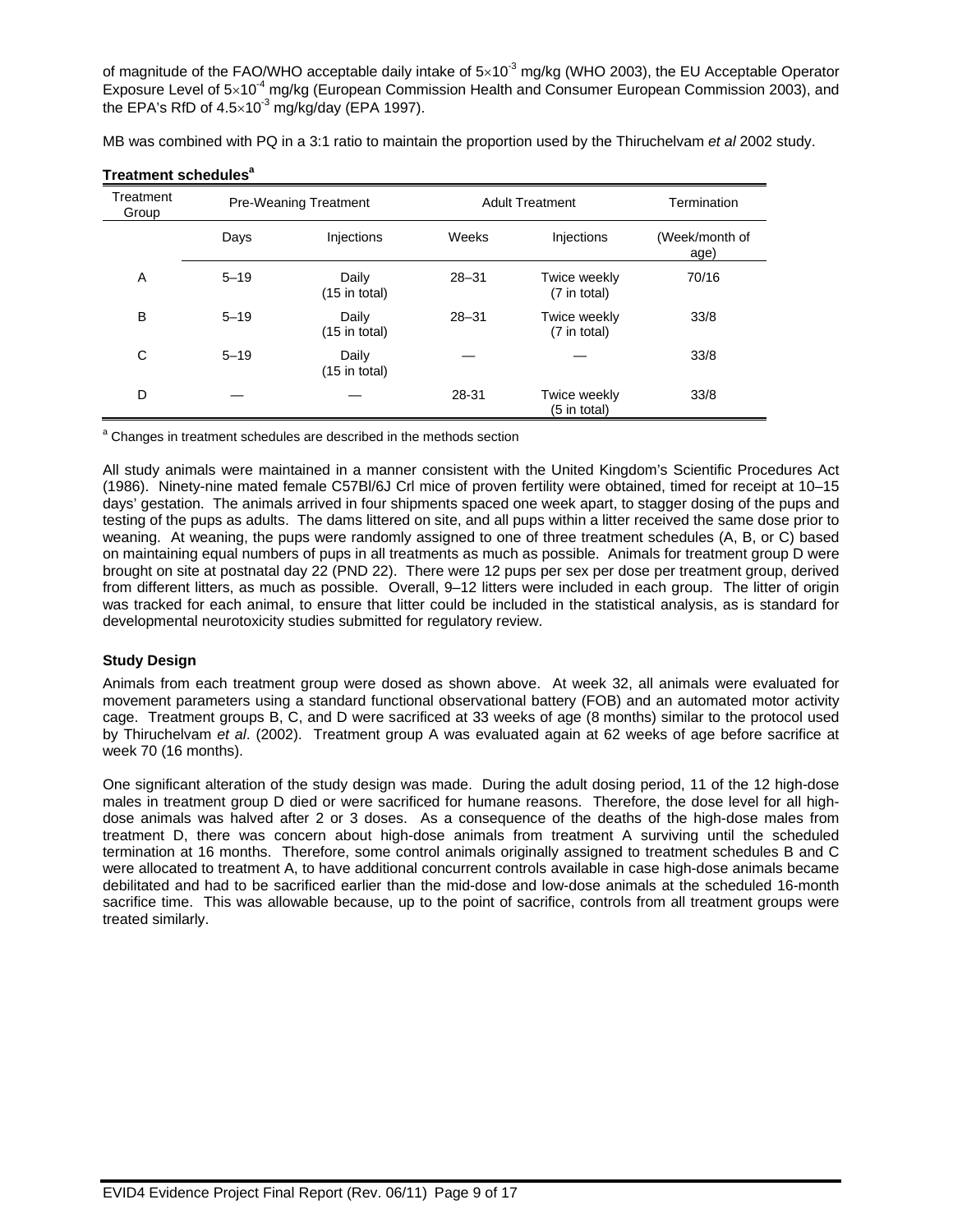#### **Study Timeline of Events**



At the time of sacrifice, animals were given an overdose of barbiturate and perfused, and tissues were examined for abnormalities. All brains were cut into 50-*µ*m serial sections, and every sixth section was stained with amino cupric silver to assess degeneration of cellular membranes, and another series of sections was stained using a glial fibrillary acidic protein (GFAP) antibody to assess astroglial reactivity known to occur in response to CNS cell damage. A third series was counterstained first with thionine/Nissl and then with tyrosine hydroxylase (TH) antibody. TH is the rate-limiting enzyme in the formation of both dopamine and norepinephrine, and is a marker for DA neurons in the SNpc. The GFAP and silver stained sections were examined by a certified veterinary pathologist. The total number of TH+ neurons in the SNpc was determined using stereological techniques.

# **Statistics**

Statistical analysis was performed for the in-life data, such as body weight, food consumption, FOB parameters, and brain weights, according to standard protocols. These protocols used each animal as the individual unit of analysis, and only compared animals within the same treatment group (i.e. comparing four dose groups of males within treatment group A). Exponent provided statistical analysis for motor activity and stereology using the SAS Mixed procedure for analysis of variance (ANOVA), using the litter as the experimental unit of analysis, consistent with regulatory guidelines. Animals were compared across treatments (i.e. treatments A, B, C, or D), across sex, and across doses.

#### **Results**

The focus of this summary is on the mortality, FOB tremor, motor activity, and stereology data.

# **Mortality**

No clinical signs or mortality were seen in preweaning pups at any dose level. Treatment-related mortality was seen in the high-dose males, in which 11 of the 12 males within treatment group D were found dead or were sacrificed for humane reasons. Dosing was stopped after five doses in all the high-dose animals of treatment group D; one male and all females survived. Two high-dose males in treatment group B also died during the adult dosing period, after exhibiting clinical signs similar to the high-dose adult-only treatment males, so dosing was stopped for that group, and the dose for all animals receiving treatment as adults was halved. No further treatment-related deaths occurred. However, there were clinical signs present during the dosing period in some surviving high-dose males and females.

#### **Tremor**

When each treatment group was evaluated separately for tremor incidence during the FOB, no effects were detected. However, when treatment A and B animal data were combined at 32 weeks (based on identical treatment up to that time), the incidence of tremors in males was 0 of 23, 1 of 23, 2 of 21, and 4 of 17 for control, low dose, middle dose, and high dose, respectively, which was statistically significant to p<0.05 by Cochrane-Armitage trend test. However, the trend was not exacerbated by age as would be expected in a progressive disease state. Of the three males within treatment A with detected tremor at week 32, only one had detected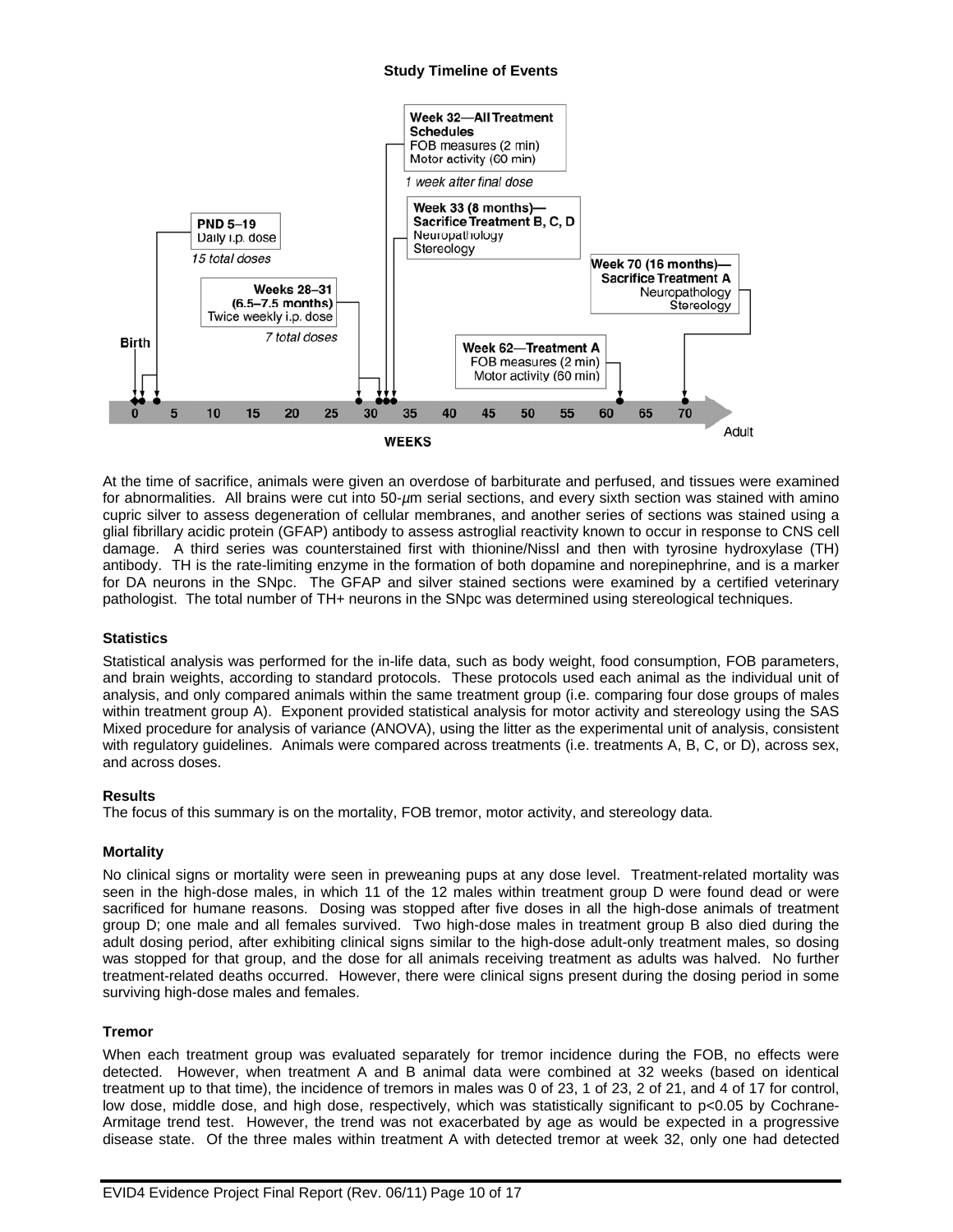tremor at week 62. The one animal with tremor at both 32 and 62 weeks was a high-dose male. Also, at age 62 weeks, two of the 22 controls had detected tremor, comparable to four of the 44 high-dose animals at week 32.

#### **Motor Activity**

In the 32-week global ANOVA of the total session activity for schedules A, B, C, and D combined, there was a significant sex effect for both the low (F [1,323]=12.36, p>0.001) and high beam (F [1,326]=16.98, p<0.001). Thus, analyses proceeded with each sex separately, and subsequent analyses indicated no statistically significant dose  $\times$  treatment schedule or main effect of dose, indicating a lack of effect of PQ+MB injections when considering all treatment schedules together.

At 62 weeks (treatment A mice), there were statistically significant dose  $\times$  sex interactions for both low- and highbeam activity (respectively, F [3,113]=8.11, p<0.01; F [3,192]=4.73, p<0.001). For males, no statistically significant effects were observed for either low- or high-beam activity. However, in females, there were statistically significant main effects of dose for low and high beam (respectively, F [3,33.5]=4.83, p=0.007; F [3,32.5]=4.73, p=0.003). Post-hoc comparisons with controls indicate that only the highest dose level of PQ+MB produced statistically significant increases in low- and high-beam activity (respectively, p=0.002, 0.004, using Dunnett's post hoc test). This increase in activity is not consistent with the reduced motor skills and activity seen in Parkinson's disease in humans.

In the repeated measures ANOVA for treatment A mice to compare week 32 and week 62 motor activity scores, there was a significant dose  $\times$  sex interaction for the low-beam activity. Subsequent analysis proceeded separately for each sex. There were no statistically significant findings, except for the age-related increase in activity in 62 week old females described in the previous paragraph.

#### **Neuropathology and Stereology**

There were no findings related to treatment for GFAP or silver stained tissue sections.

Global analysis of the stereology data for treatment schedules A, B, and C resulted in a statistically significant effect of treatment schedule (p=0.013), so each treatment was evaluated separately. The ANOVA for each treatment schedule resulted in no statistically significant effects within treatment B or C. For treatment A, there was a significant dose  $\times$  sex interaction (F [3,68]=3.27, p=0.026), so analysis was performed for each sex separately. The TH+ neuron count in high- and mid-dose males was 17% and 20% lower than control males, and there was a significant main effect of dose in males (F [3,23]=3.26, p=0.040), but not females. (See the table in Appendix A for the average number of TH+ neurons in each treatment group.) However, the planned post-hoc comparisons between treated and controls were not significant.

In the second *a posteriori* statistical analysis, PND 4 body weight and/or litter size were included as covariates in the analysis of treatment A males, because there was a tendency for larger litters to be assigned to the higher dose groups. The main effect of PQ+MB dose was no longer statistically significant when PND 4 weight or PND 4 weight and litter size were included as covariates in the analysis (F [3,52]=1.94, p=0.1342; and F [3, 29]=1.76, p=0.1761, respectively). An additional related analysis was conducted to determine whether a correlation existed between litter size and PND 4 body weights for male or female pups in treatment A using the Pearson correlation function in an Excel spreadsheet (Microsoft Office 2007). The Pearson product moment correlation coefficient for treatment schedule A males was –0.3854, and for females was –0.2617. These correlation coefficients are not high enough to conclude that litter size strongly influenced PND 4 body weight in treatment A pups.

# **Discussion**

The major findings of this study are related to the observed mortality in high-dose males, and the decrease in TH+ neurons of the SNpc in high- and mid-dose males that had been treated both as pups and as adults, and sacrificed at 16 months of age. Males are clearly more sensitive to the effects of PQ+MB treatment than females in the indices examined.

The high mortality in high-dose males treated as adults indicates that changes in behaviour or cell counts in all high-dose males could be confounded by systemic effects, as shown by the abnormal pathology findings in the kidneys and lungs of the males that died or were sacrificed during treatment. Therefore, findings at the high dose in males should be interpreted cautiously. Adult females appeared to be resistant to overt toxicity at the 10/30 mg/kg PQ+MB adult high dose.

The only significant behavioural effect in the present study was an increase in both low-beam (cage floor) and high-beam (rearing) activity in high-dose females at age 62 weeks. The relevance of this observation to PQ+MB in mice as a PD model is unclear, because increased activity is not consistent with a movement and balance disorder. Furthermore, there were no motor-activity effects on male mice, even though males were more sensitive to the effects of PQ+MB, as shown by clinical signs, systemic toxicity, and TH+ neuron counts.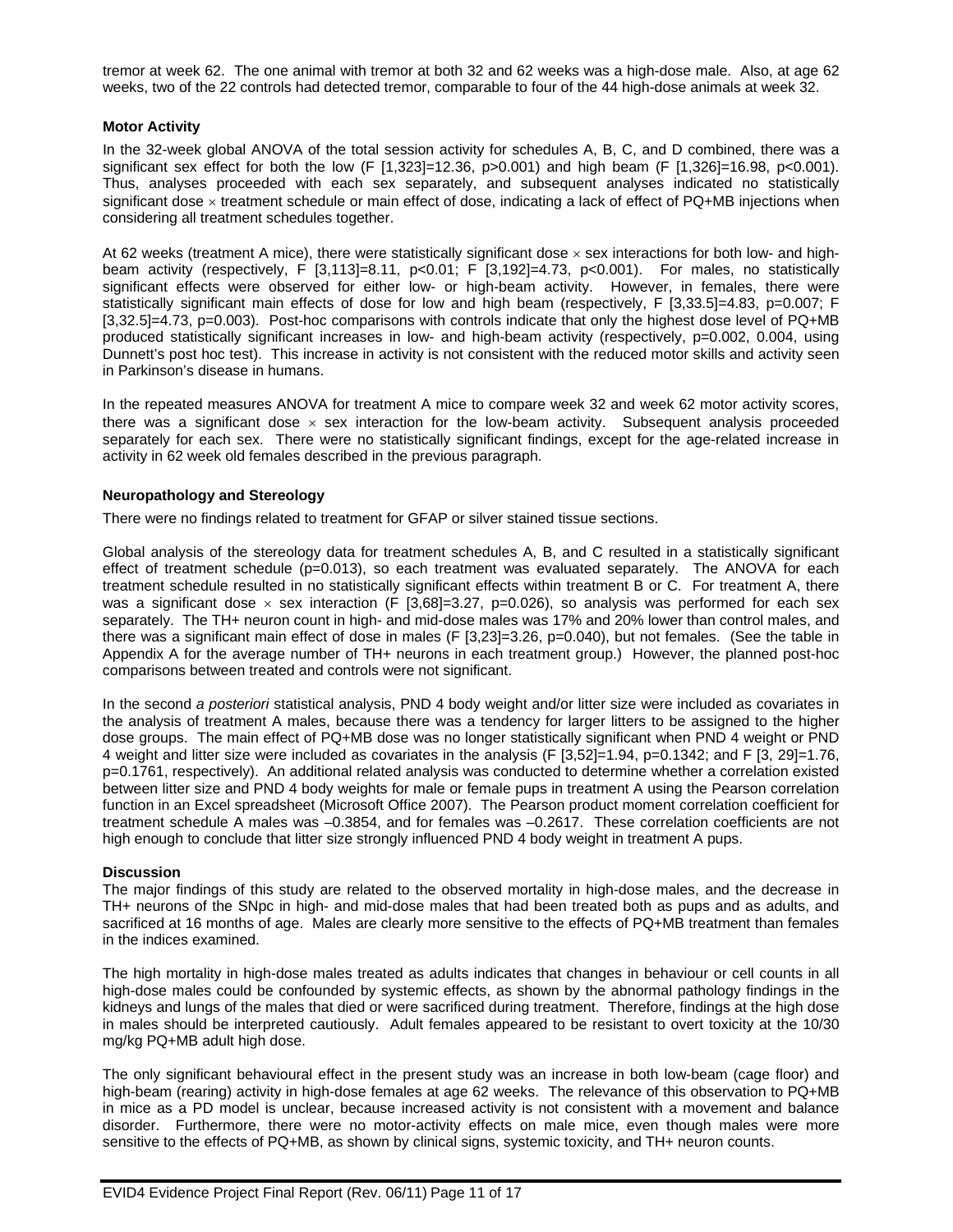The essential criterion for an animal model of PD is selective loss of dopaminergic neurons in the SNpc. TH is a marker of dopaminergic neurons in the SNpc. Although decreased TH+ cells could be due to loss of dopaminergic neurons, it can also be due to suppression of neuronal TH+ expression (discussed in Prasad and Richfield 2008). This study did not differentiate between loss of neurons and loss of staining when the SNpc was counted using stereological techniques, similar to prior studies. Prior studies using the PQ+MB model have shown a statistically significant loss of TH+ neurons of up to 67% using 10/30-mg/kg PQ+MB i.p. doses in the C57Bl/6 male mouse at up to 8 months (Thiruchelvam *et al.* 2000; Thiruchelvam *et al.* 2002; Thiruchelvam *et al.* 2003; Kachroo *et al.* 2010) and in other studies that used PQ alone (McCormack *et al.* 2002; McCormack and Di Monte 2003; McCormack *et al.* 2005), although the effect of PQ alone was not consistent, and some authors found no effect (Thiruchelvam *et al.* 2002; Rojo *et al.* 2007).

The current study did not find an effect in treatment B and C animals for either motor activity or stereology, unlike prior studies, including Thiruchelvam *et al*. (2002), which was the basis for the protocol used in the current study. Different laboratories may use different tissue processing and stereological methods, so comparisons must be made cautiously, but the total TH+ neuron count in the current study falls within the range of numbers reported in the literature. The current study also used larger group sizes (9–12 per sex per dose per treatment) than prior studies, consistent with regulatory guidelines for developmental neurotoxicology studies.

This study is the first to test effects at 16 months of age (treatment A). There was a numerical decrease in TH+ neuron count in mid- and high-dose males of 20% to 17%, respectively, below the TH+ neuron count in control males. Although the main effect of treatment with PQ+MB in high-dose males was significant by ANOVA, the post-hoc dose group comparisons with the concurrent controls were not statistically significant. The main effect of dose was also not statistically significant when PND 4 body weight and litter size were used as co-variates in the ANOVA. In other words, when pre-dose pup body weights were included in the analysis as a covariate, the main effect of PQ+MB exposure on number of TH+ neurons for treatment A males was no longer statistically significant. The findings in the present study are strengthened by the relatively large treatment and control-group sizes in the 16-month-old males (n=11-12 for dose groups and 23 for control) and low standard error of the mean (SEM) (approximately 5%).

Another perspective of this analysis is to express the number of TH+ neurons as a ratio to PND 4 body weight of that animal. This resulted in an absence of any dose-related decrease in TH+ neurons. This *a posteriori* analysis should be viewed cautiously, because the litter sizes assigned to the higher dose levels were not abnormally large. Hence, there were no apparent maternal care issues that would be expected to cause nutritional deficits that would make these pups more susceptible. It also cannot be presumed that pups from the smaller litters assigned to controls were larger or healthier. Indeed, there was no correlation between litter size and PND 4 pup weight in treatment A males or females. Nevertheless, this *a posteriori* analysis with PND 4 body weight as a covariate raises uncertainty about whether the decrease in treatment A males at the mid- and high-dose level is due to PQ+MB exposure.

A second consideration is that the mean TH+ counts for the mid- and high-dose level (2395 and 2486, respectively) is within the range of control values for the six control groups, 2396 to 3440 for males and females in treatments A, B, C, respectively. Given the variability within the data, the mid- and high-dose groups in treatment A were within one standard deviation from B and C control males; the literature does not support a difference in TH+ neuron counts based on ages 8 and 16 months, so this comparison is informative.

A third consideration is that the magnitude of decrease in TH+ neurons in the high-dose and mid-dose males was comparable, despite the fact that the high dose was 1 order of magnitude higher than the mid dose. This lack of dose-response relationship would argue against a treatment-related effect, assuming no saturation of brain levels of PQ between the mid- (0.6 mg/kg) and high (10 mg/kg)-dose levels. Other authors have found rising brain levels from doses above 10 mg/kg of PQ (subcutaneous injections [Corasaniti 1991 and 1992], and single oral doses [Prasad *et al*. 2007]), indicating that the concentration in the brain is not saturated at the doses in this study, and that, therefore, the effect does not follow a dose-response. It is also possible that undefined technical issues limited the ability to detect decreases in TH+ neuron count greater than 20% (i.e., a "floor" effect).

Taken together, these considerations suggest that the decrease in TH+ neurons in treatment A males is an equivocal effect that requires replication before any firm conclusions can be reached.

#### **Conclusion**

The primary finding of this study is a numerical decrease in TH+ cell count in the SNpc of 16-month-old male mice treated with the high or mid dose of PQ+MB as pups and young adults, similar to the direction of effect observed by Thiruchelvam *et al*. (2002) in 8-month-old male mice. Although the main effect of PQ+MB treatment by ANOVA was statistically significant, the post-hoc treated-vs.-control group comparisons based on Dunnett's and Tukey-Kramer tests were not statistically significant. There were no significant effects of PQ+MB on motor activity, except for an increase in activity in 16-month-old high-dose females (treatment A), which is inconsistent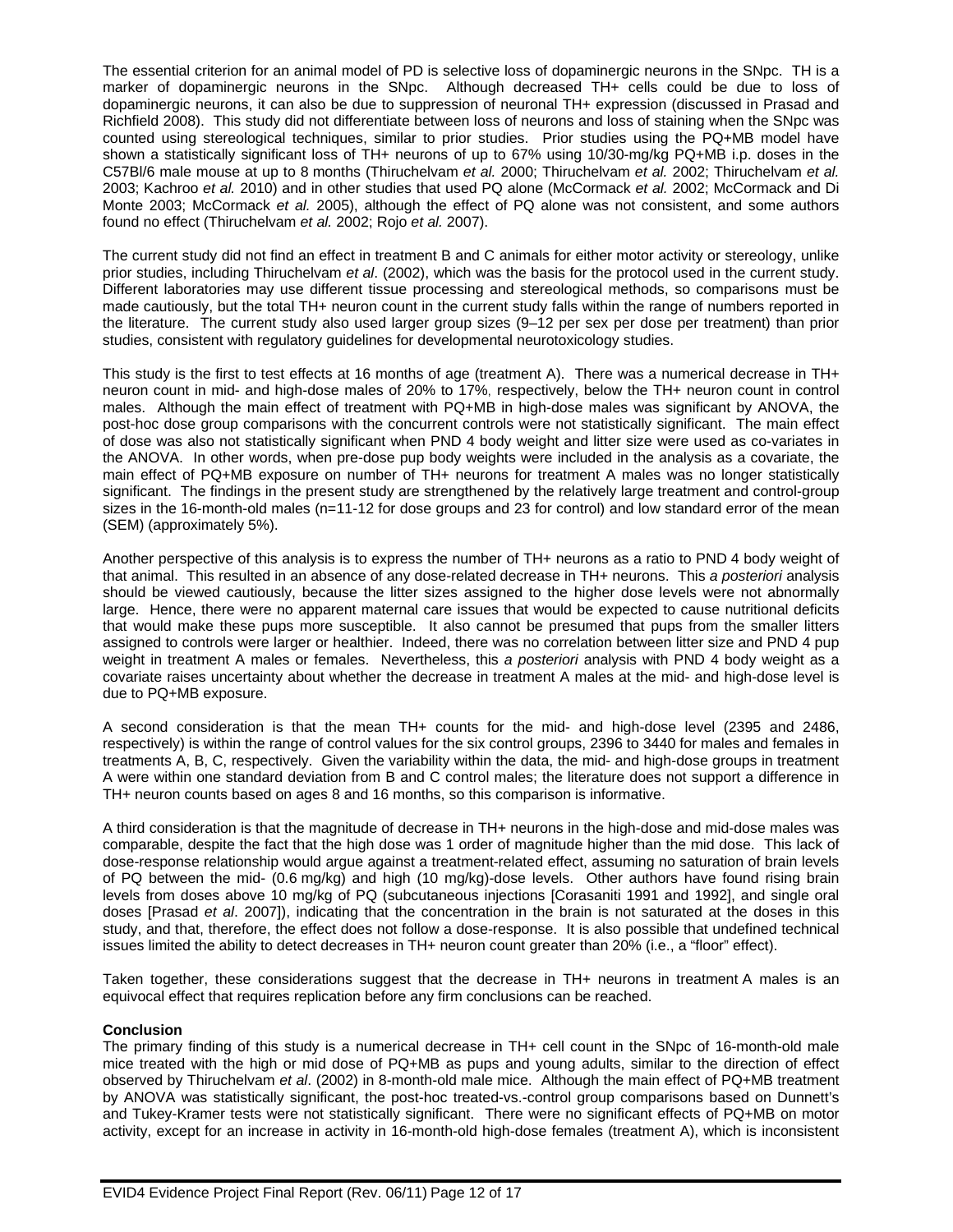with the direction of effect observed by Thiruchelvam *et al*. (2002), and inconsistent with a motor deficit disease like Parkinson's disease.

The current study does not replicate the results presented by the Thiruchelvam *et al*. (2002) study in 8-month-old mice—specifically, the motor activity decrement and lower TH+ neuronal counts in the SNpc (recognizing that dose adjustment to high-dose animals in the current study means that the current study group received approximately half the total dose of PQ+MB used by the prior study). The differences in our results and those of Thiruchelvam *et al*. (2002) could be due to methodological differences in frequency of motor activity testing, histopathology techniques, and stereological methods. However, the possibility for data manipulation also exists in the Thiruchelvam *et al*. (2002) paper, based on admitted data fabrication by this author in later publications (Federal Register 77(125): 38632-38633).

The 20% and 17% reduced average TH+ neuron count in the mid- and high-dose males at 16 months of age, but not 8 months, indicates the possibility of delayed toxic response beyond two weeks post-dosing. These potential effects require replication before final conclusions can be made regarding the biological significance of these findings, because (a) the number of TH+ neurons in mid- and high-dose males was within one standard deviation of male and female control values for Treatment A and B+C, and there is no evidence of sex differences in TH+ neuron count based on limited data from Cory-Slechta *et al*. (2005); (b) there was no difference in magnitude of decrease in TH+ neurons between the mid- and high-dose groups, indicating lack of a dose-response relationship; and (c) the main dose effect by ANOVA was no longer statistically significant when PND 4 body weights were included as a covariate. However, the numerical decreases in TH+ neuron count in the SNpc are consistent with published reports by other investigators for PQ alone (10 mg/kg-day) or PQ+MB (8–10 and 24–30 mg/kg-day respectively) in rats or mice dosed as adults using different experimental protocols (McCormack and Di Monte 2003; Cicchetti *et al.* 2005; Li *et al.* 2005; McCormack *et al.* 2005; Saint-Pierre *et al.* 2006; Kachroo *et al.* 2010).

The high dose of PQ (10 mg/kg) was at or above the maximum tolerated dose based on mortality and lung pathology. The mid dose of PQ (0.7 mg/kg) was 10-fold higher than the UK POEM estimate for a knapsack sprayer without protective equipment wearing shorts and sandals (McIntosh *et al.* 2011). Thus, the mid- and high-dose levels for PQ are both relatively high-dose levels (McIntosh *et al*. 2011). The likelihood of simultaneous exposure to high levels of MB and PQ was not evaluated in this study.

#### **Future Work**

# **Intranasal Transport**

In the competition details and project specifications for which this proposal was submitted, section (iii) raised the question of whether certain chemicals could be transported directly to the brain after intranasal contact. The conclusions drawn by the Dorman laboratory (Dorman *et al.* 2002; Dorman *et al.* 2004) that hypothesized a direct retrograde transport of manganese from the olfactory epithelium to the deep brain nuclei was reversed in a paper from the same laboratory a few years later (Leavens *et al.* 2007). However, of interest concerning this topic, intranasal dosing in the PBPK model portion of this study indicated a fast and extensive circulation of paraquat in the brain tissue—the amount of paraquat detected in the brain after intranasal exposure was ten-fold higher than the model predicted based on systemic flow. The explanation for under-prediction in a PBPK model is that there is a significant route of tissue exposure that is unknown to the model. In this case, we hypothesized an additional and unexpected route of exposure in the nose that delivered ten times as much PQ to the brain as the systemic blood circulation. The possibility is that a compound deposited in the nasal cavity can enter the arterial circulation through a plexus in back of the nasal cavity, and can be distributed directly to the brain before dilution in the systemic circulation. This hypothesis is supported by preliminary data indicating that PQ enters the brain in large amounts in less than an hour (unlike retrograde transport which would take days to weeks), the distribution in the brain is greater on the side of the head where a unilateral dose is administered (consistent with ipsilateral blood flow in the brain), and the data are variable (consistent with unpredictable contact with the arterial plexus in the back of the nasal cavity during dosing). This preliminary observation has implications for exposure of humans to any neuroactive or neurotoxic substances that deposit in the nasal cavity during inhalation, including but not limited to pesticides. To better understand the risk, a study would be needed to examine the intranasal arterial hypothesis, including the pattern of paraquat distribution in the brain, and confirmation of the amount in the brain regions after intranasal administration.

# **Repeat Relevant Portion of this In-Life Study**

The conclusions of the in-life study presented here are equivocal because of non-random pup allocation that resulted in low body weight of high-dose-group males, and of high variability and coefficient of error in the stereology data. Nonetheless, an averaged reduction in SN neurons of 17%–20% was seen in high- and medium-dose males at 16 months using an adequate number of animals. A small follow-up study repeating the protocol for just 8- and 16-month males around the middle dose would be important for determining the relevance of effects at a dose at the top of the range of human-relevant doses, as determined by the UK POEM for paraquat.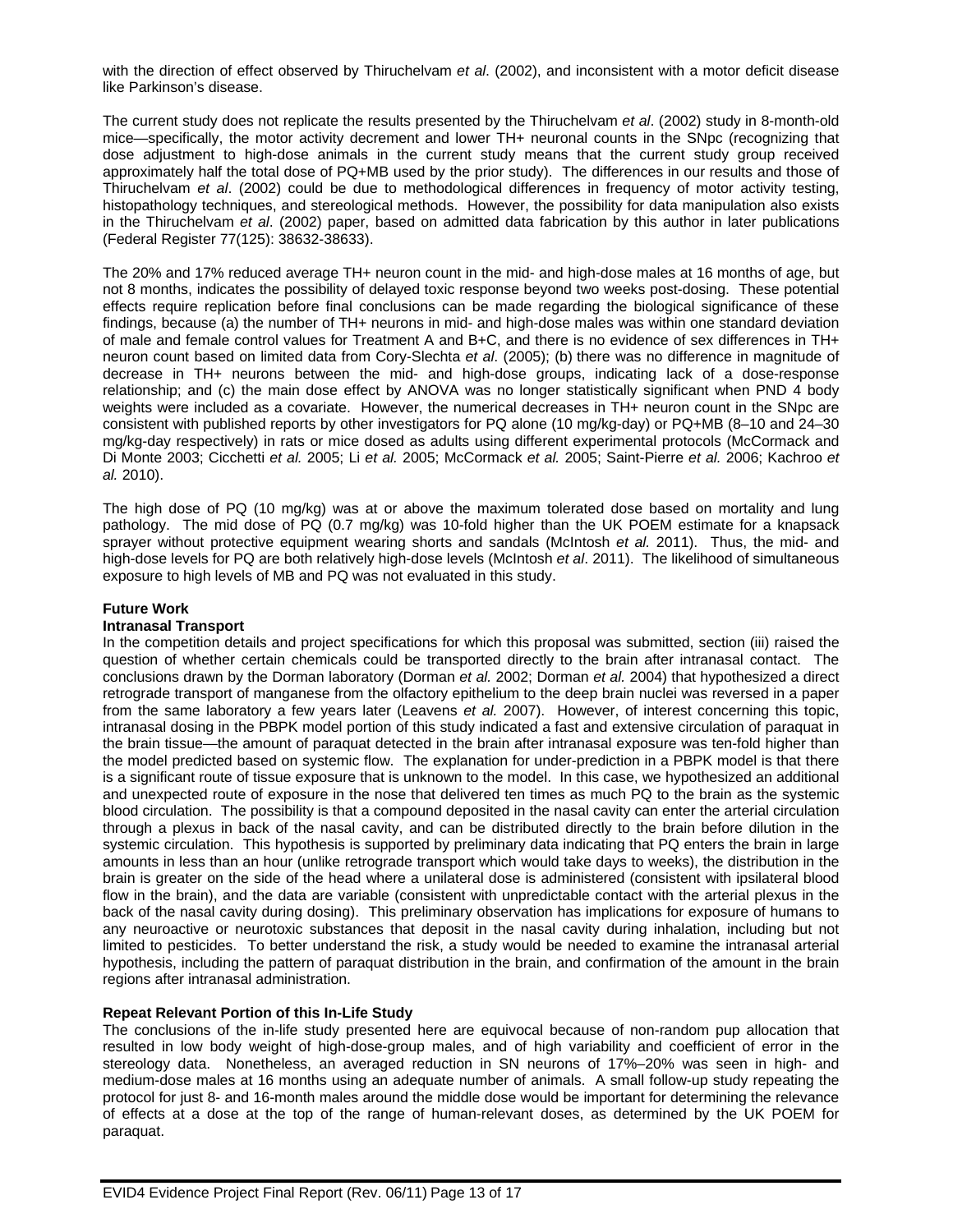#### **References**

Brown, T. P., P. C. Rumsby*, et al.* (2006). "Pesticides and Parkinson's disease--is there a link?" Environ Health Perspect **114**(2): 156-164.

Cicchetti, F., N. Lapointe*, et al.* (2005). "Systemic exposure to paraquat and maneb models early Parkinson's disease in young adult rats." Neurobiol Dis **20**(2): 360-371.

Cory-Slechta, D. A., M. Thiruchelvam*, et al.* (2005). "Developmental Pesticide Models of the Parkinson Disease Phenotype." Environ Health Perspect **113**(9): 1263-1270.

Dorman, D. C., K. A. Brenneman*, et al.* (2002). "Olfactory transport: a direct route of delivery of inhaled manganese phosphate to the rat brain." J Toxicol Environ Health A 65(20): 1493-1511.

Dorman, D. C., B. E. McManus*, et al.* (2004). "Nasal toxicity of manganese sulfate and manganese phosphate in young male rats following subchronic (13-week) inhalation exposure." Inhal Toxicol **16**(6-7): 481-488.

EPA (1997). Reregistration Eligibility Decision (RED) Paraquat Dichloride. O. o. P. Programs.

EPA (2005). Reregistration Eligibility Decision (RED) for Maneb. P. a. T. S. Office of Prevention.

EPA (2006). Paraquat dichloride: Human health risk assessment for proposed uses on ginger and okra and amended uses on soybeans, wheat, cotton, cucurbits, onions, and tanier. P. a. T. S. Office of Prevention. Washington, DC.

European Commission (2003). Review report for the active substance paraquat. SANCO/10382/2002 - final, 3 October 2003.

European Commission (2005). Review report for the active substance maneb. SANCO/4057/2001-rev. 3.3, 3 June 2005.

Kachroo, A., M. C. Irizarry*, et al.* (2010). "Caffeine protects against combined paraquat and maneb-induced dopaminergic neuron degeneration." Exp Neurol **223**(2): 657-661.

Leavens, T. L., D. Rao*, et al.* (2007). "Evaluating transport of manganese from olfactory mucosa to striatum by pharmacokinetic modeling." Toxicol Sci **97**(2): 265-278.

Li, X., K. Matsumoto*, et al.* (2005). "Neuroprotective effects of Polygonum multiflorum on nigrostriatal dopaminergic degeneration induced by paraquat and maneb in mice." Pharmacol Biochem Behav **82**(2): 345-352.

McCormack, A. L., J. G. Atienza*, et al.* (2005). "Role of oxidative stress in paraquat-induced dopaminergic cell degeneration." J Neurochem **93**(4): 1030-1037.

McCormack, A. L. and D. A. Di Monte (2003). "Effects of L-dopa and other amino acids against paraquat-induced nigrostriatal degeneration." J Neurochem **85**(1): 82-86.

McCormack, A. L., M. Thiruchelvam*, et al.* (2002). "Environmental risk factors and Parkinson's disease: selective degeneration of nigral dopaminergic neurons caused by the herbicide paraquat." Neurobiol Dis **10**(2): 119-127.

McIntosh, L. J., A. A. Li*, et al.* (2011). Development of a Physiologically Based Pharmacokinetic Model for Paraquat in C57Bl/6 Mice, and Estimation of Human Brain Exposure from Field Application of Paraquat, Exponent, Inc.

Pesticides Safety Directorate, U. (1996). Draft Assessment of Risk, Paraquat. , Council Directive 91/414/EEC, Regulation 3600/92. United Kingdom. **Volume 3, Annex B**.

Prasad, K. and E. K. Richfield (2008). "Sporadic midbrain dopamine neuron abnormalities in laboratory mice." Neurobiol Dis **32**(2): 262-272.

Rojo, A. I., C. Cavada*, et al.* (2007). "Chronic inhalation of rotenone or paraquat does not induce Parkinson's disease symptoms in mice or rats." Exp Neurol **208**(1): 120-126.

Saint-Pierre, M., M. E. Tremblay*, et al.* (2006). "Temporal effects of paraquat/maneb on microglial activation and dopamine neuronal loss in older rats." J Neurochem **98**(3): 760-772.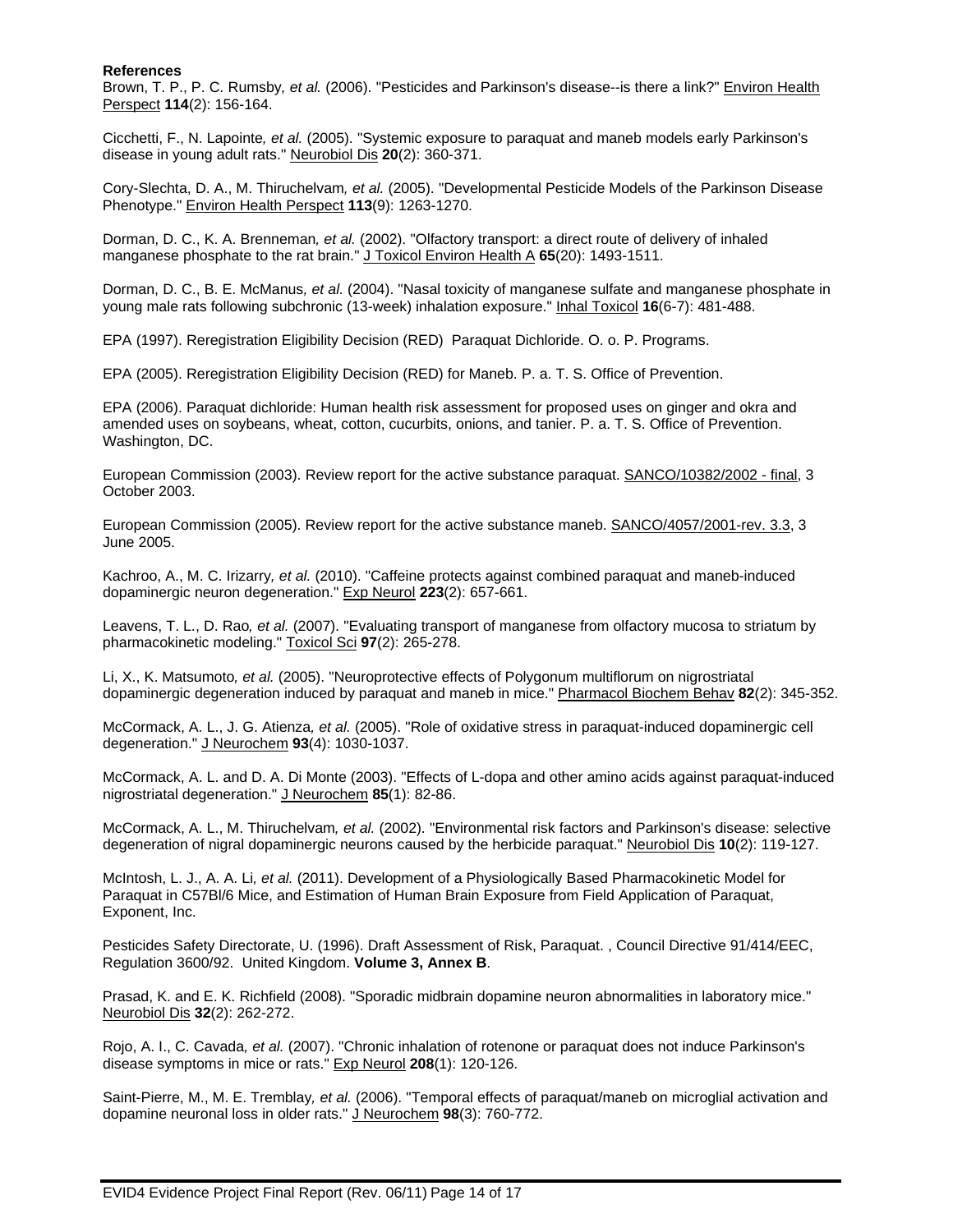Thiruchelvam, M., A. McCormack*, et al.* (2003). "Age-related irreversible progressive nigrostriatal dopaminergic neurotoxicity in the paraquat and maneb model of the Parkinson's disease phenotype." Eur J Neurosci **18**(3): 589-600.

Thiruchelvam, M., E. K. Richfield*, et al.* (2000). "The nigrostriatal dopaminergic system as a preferential target of repeated exposures to combined paraquat and maneb: implications for Parkinson's disease." J Neurosci **20**(24): 9207-9214.

Thiruchelvam, M., E. K. Richfield*, et al.* (2002). "Developmental exposure to the pesticides paraquat and maneb and the Parkinson's disease phenotype." Neurotoxicology **23**(4-5): 621-633.

WHO, F. (2003). FAO Plant Production and Protection Paper 176, Pesticide residues in food., World Health Organization and Food and Agriculture Organization of the United Nations.

| <b>Acronyms and Abbreviations</b>                   |
|-----------------------------------------------------|
| analysis of variance                                |
| functional observational battery                    |
| glial fibrillary acidic protein                     |
| intraperitoneal(ly)                                 |
| maneb                                               |
| physiologically based pharmacokinetic (model)       |
| Parkinson's disease                                 |
| postnatal day (e.g., PND5 = postnatal day 5)        |
| paraquat                                            |
| standard error of the mean                          |
| substantia nigra pars compacta                      |
| tyrosine hydroxylase positive (stained neuron)      |
| United Kingdom's Predictive Operator Exposure Model |
|                                                     |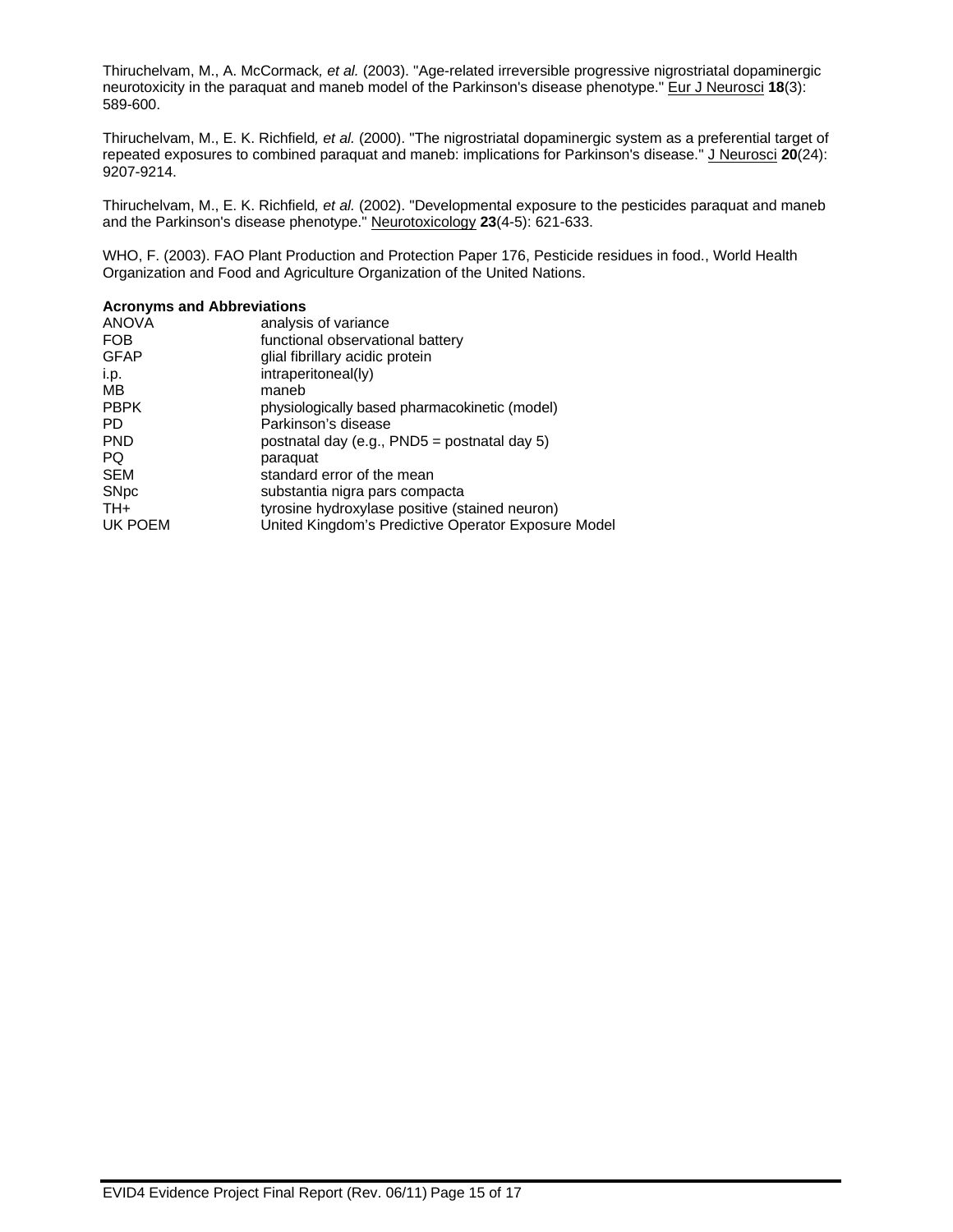| <b>Treatment Schedule</b> |                              |                         |                                                               |                                                          |                                                    |            |  |  |  |
|---------------------------|------------------------------|-------------------------|---------------------------------------------------------------|----------------------------------------------------------|----------------------------------------------------|------------|--|--|--|
|                           | $A$ :                        |                         |                                                               | B:                                                       | C:                                                 |            |  |  |  |
|                           | (16 mo, pup+adult treatment) |                         | (8 mo, pup+adult treatment)                                   |                                                          | (8 mo, pup only treatment)                         |            |  |  |  |
| Dose                      | Female                       | Male <sup>a</sup>       | Female                                                        | Male                                                     | Female                                             | Male       |  |  |  |
| Control                   | 2396±163.                    | $2998^{\text{a}}$ ±169, | 2265±209.                                                     | 3440±565.                                                | 3183±483.                                          | 2578±344,  |  |  |  |
|                           | $n = 19$                     | $n = 23$                | $n=4$                                                         | $n=6$                                                    | $n=5$                                              | $n=5$      |  |  |  |
|                           | Range 1094                   | Range 1709              | Range 1837                                                    | Range 2198                                               | Range 2569                                         | Range 1682 |  |  |  |
|                           | to 3378                      | to 4895                 | to 2817                                                       | to 5283                                                  | to 3790                                            | to 3337    |  |  |  |
|                           |                              |                         | $2775 \pm 215$ <sup>c</sup><br>$N=9$<br>Range 1837<br>to 3790 | 3047±356 <sup>c</sup><br>$N=11$<br>Range 1682<br>to 5283 | Left: B and C<br>controls<br>combined <sup>c</sup> |            |  |  |  |
| Low                       | $2514 \pm 161$               | 3187 $^a$ ±245,         | 3011±306.                                                     | 2899±210.                                                | 2811±280,                                          | 2976±347.  |  |  |  |
|                           | $n = 12$                     | $n = 12$                | $n = 11$                                                      | $n = 12$                                                 | $n=4$                                              | $n=4$      |  |  |  |
|                           | Range 1563                   | Range 1585              | Range 1855                                                    | Range 1717                                               | Range 2072                                         | Range 2210 |  |  |  |
|                           | to 3653                      | to 4153                 | to 5050                                                       | to 3793                                                  | to 3428                                            | to 3675    |  |  |  |
| Medium                    | 2638±313.                    | $2395^{a,b}$ ±138,      | 3095±206.                                                     | $3025 \pm 260.$                                          | 2973±205.                                          | 2592±210.  |  |  |  |
|                           | $n=7$                        | $n = 11$                | $n = 11$                                                      | $n = 11$                                                 | $n=5$                                              | $n=5$      |  |  |  |
|                           | Range 858                    | Range 1589              | Range 2077                                                    | Range 1830                                               | Range 2317                                         | Range 1953 |  |  |  |
|                           | to 3724                      | to 3091                 | to 4526                                                       | to 4782                                                  | to 3406                                            | to 3183    |  |  |  |
| High                      | 2539±220,                    | $2486^{a,b}$ ±122,      | 2985±242.                                                     | $3041 \pm 230$ ,                                         | 3220±229.                                          | 2961±311,  |  |  |  |
|                           | $n = 12$                     | $n = 11$                | $n = 10$                                                      | $n = 10$                                                 | $n=5$                                              | $n=6$      |  |  |  |
|                           | Range 1337                   | Range 2051              | Range 1954                                                    | Range 2051                                               | Range 2444                                         | Range 1705 |  |  |  |
|                           | to 3471                      | to 3300                 | to 4166                                                       | to 3922                                                  | to 3774                                            | to 3772    |  |  |  |

#### **Average number of TH+ neurons ± SEM in the SNpc of mice for each treatment schedule**

<sup>a</sup> Statistically significant main effect of dose based on overall ANOVA (p<0.05, see text)

<sup>b</sup> Numerical decreases compared to control were NOT statistically significant based on post-hoc Dunnett's and Tukey-Kramer (p>0.05).

<sup>c</sup> Treatment B and C controls combined. Treatment B and C controls were treated identically, with the exception that B controls received seven vehicle injections during the adult dosing period. This difference was judged not to be important to neuron counting. Additionally, there was no difference in neuron counts for B and C control groups (p=0.941, t-test).